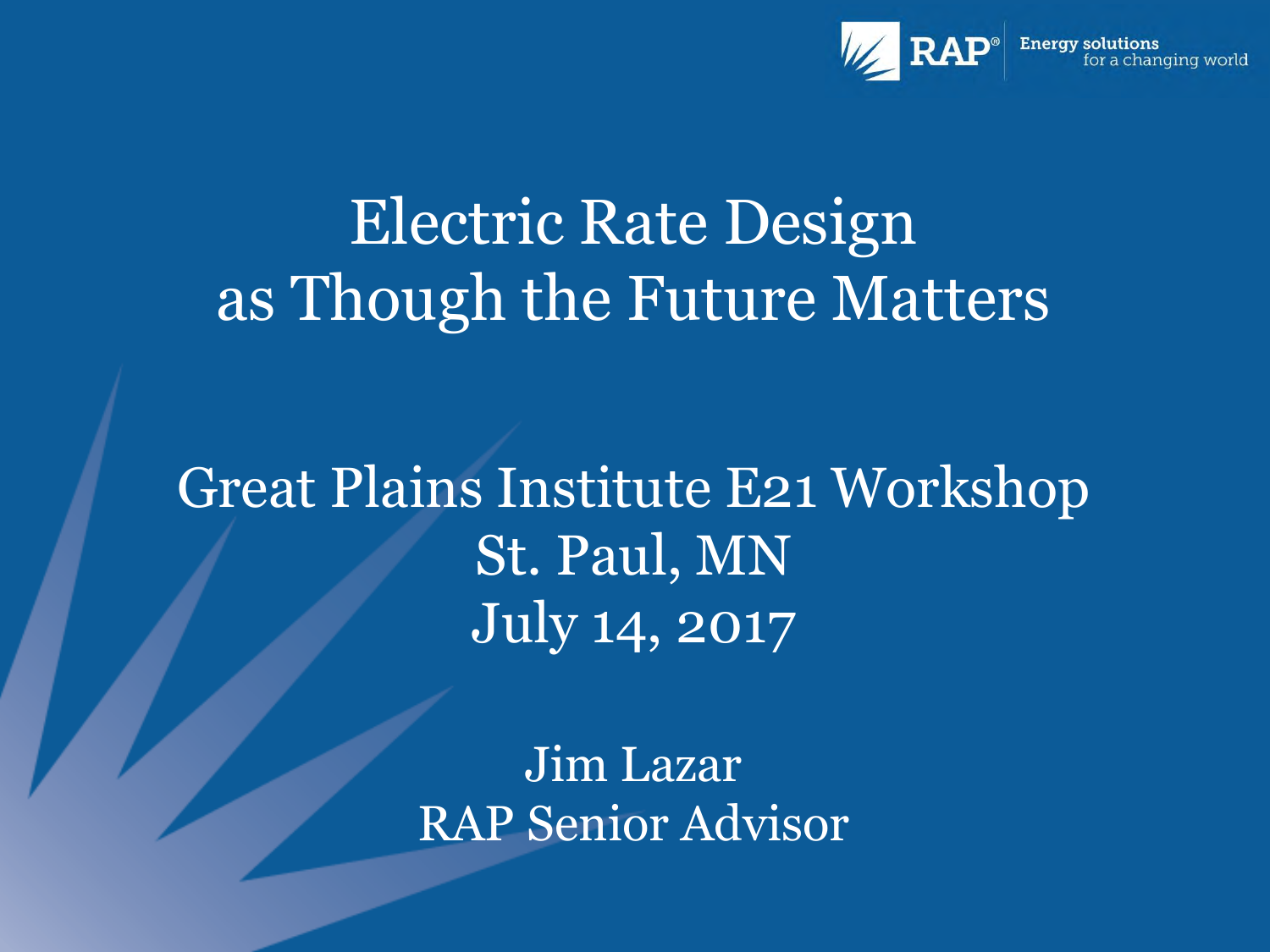#### **Regulatory Assistance Project (RAP)**

RAP is a global, non-profit team of experts focused on the long-term economic and environmental sustainability of the power sector.

We provide assistance to government officials on a broad range of energy and environmental issues.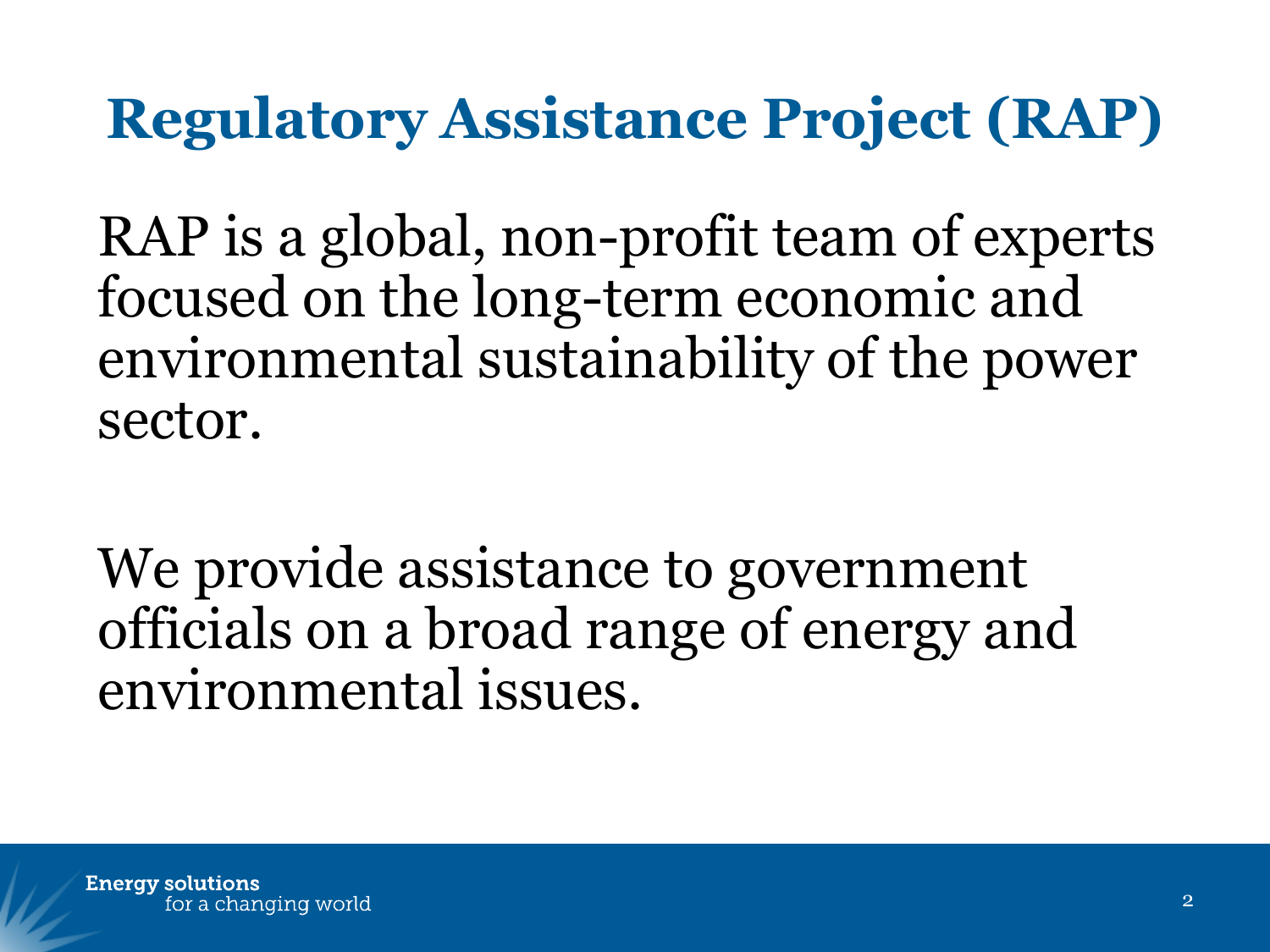#### Jim Lazar



- Economist
	- Consulting practice in rate design and resource planning beginning 1979.
	- Based in Olympia, Washington
	- RAP since 1998

**Jim Lazar, Senior Advisor**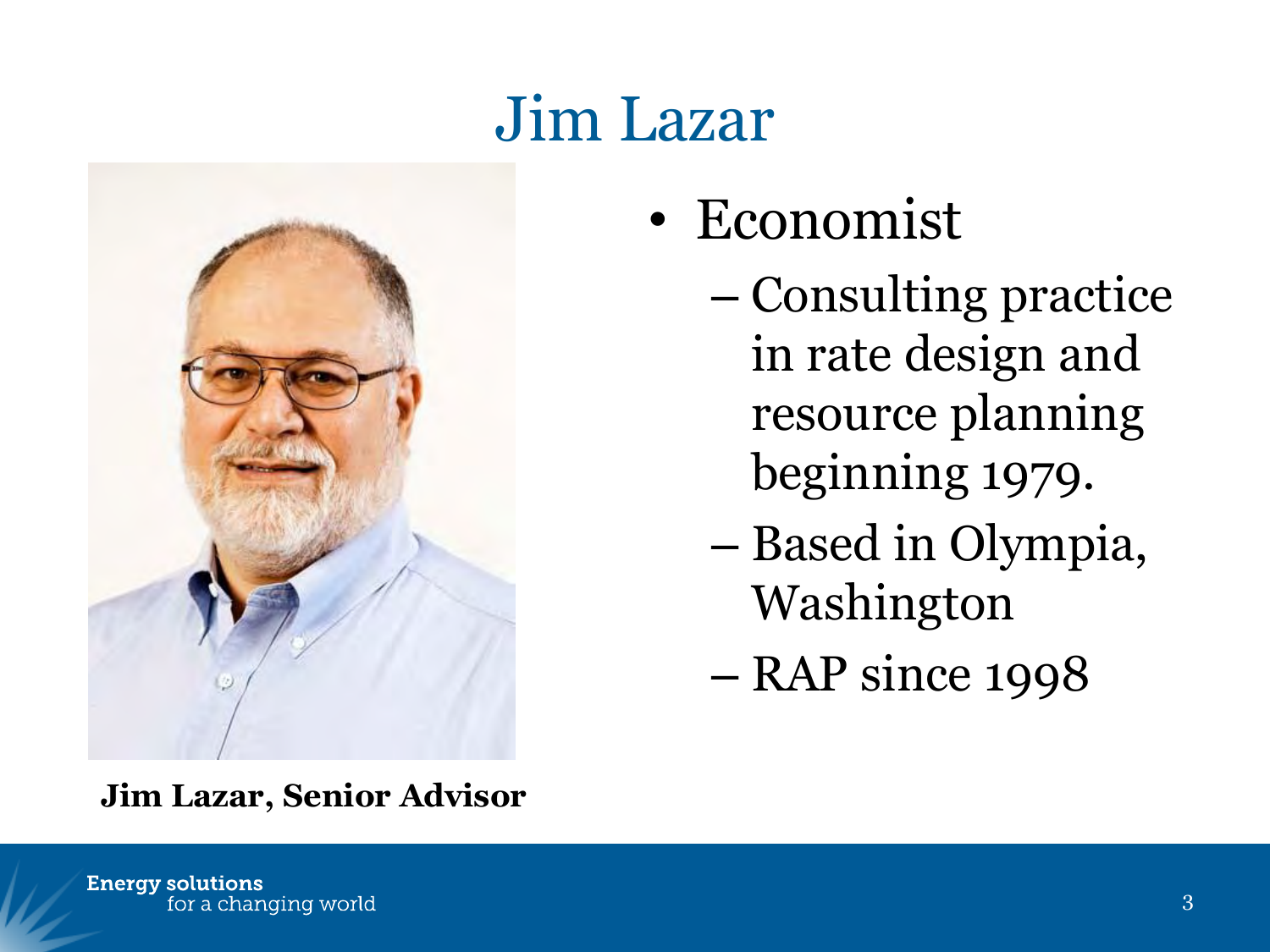#### **Overview**

- Some Rate Design Essentials
- Residential Rates
- Commercial and Large User Rates
- Emerging Issues in Rate Design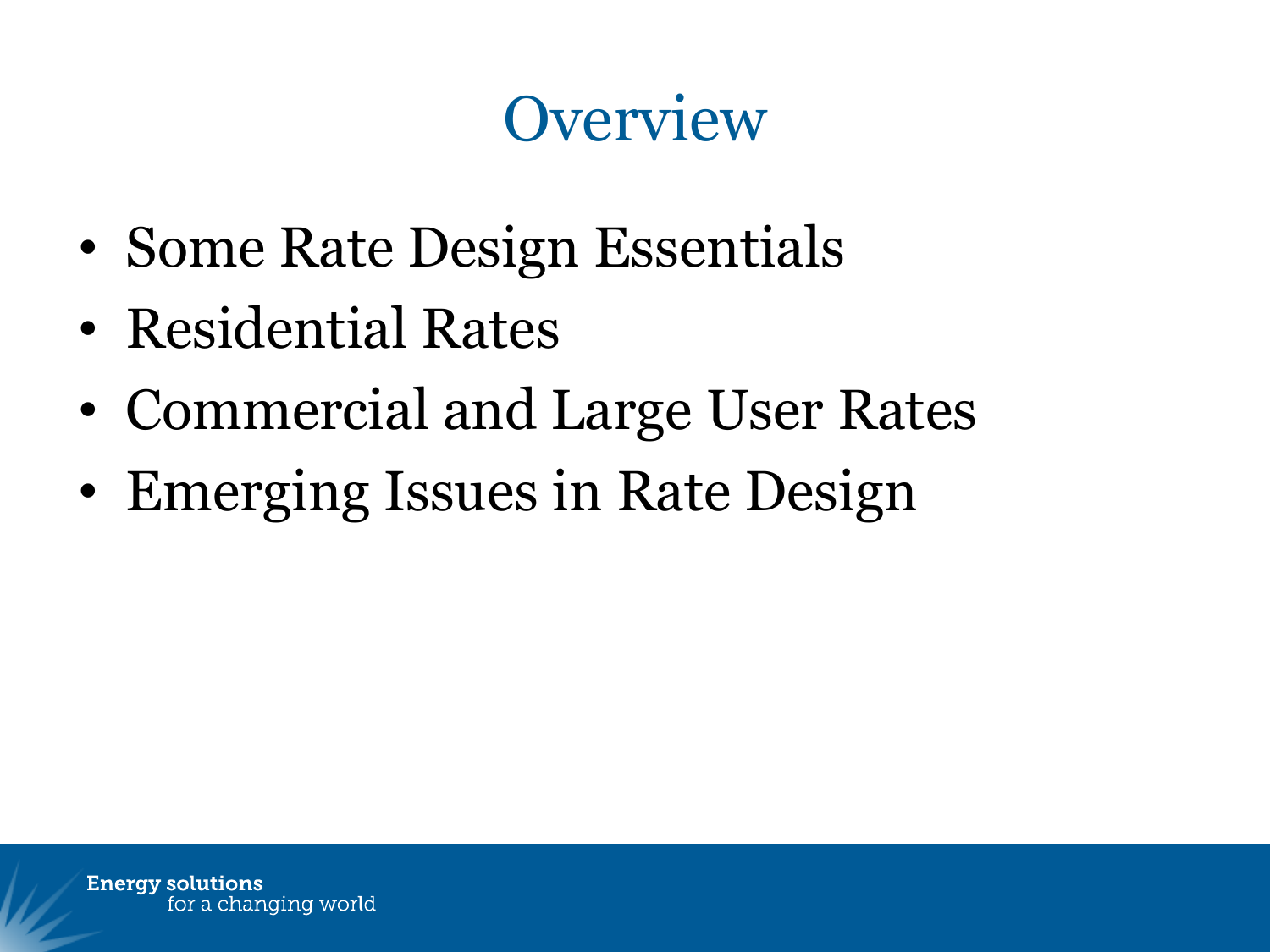#### **A Few Highlights From the RAP Publication Collection**

Available for Free Download www.raponline.org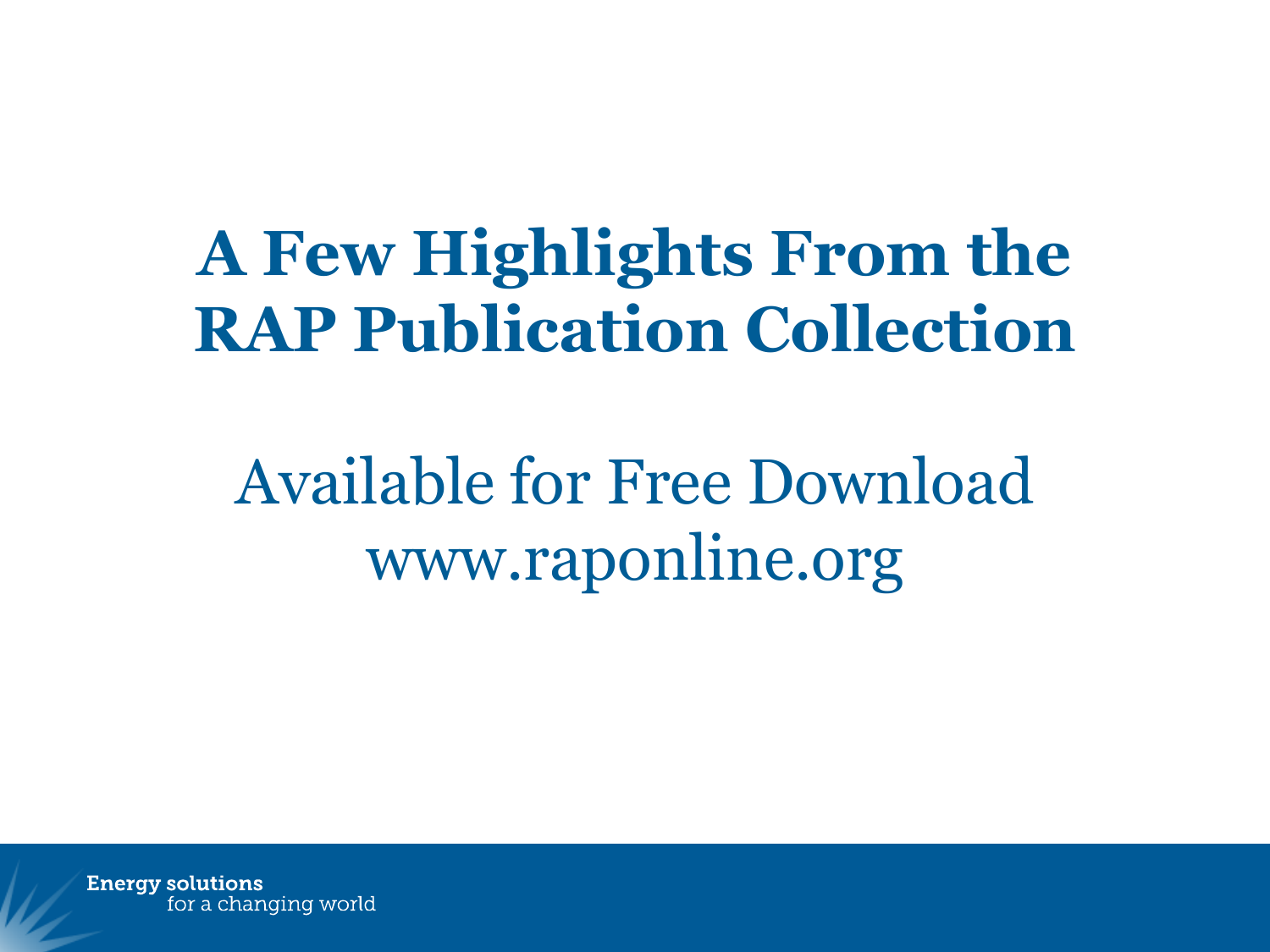

Energy solutions<br>for a changing world

#### **The basics of regulation.**

#### **Electricity Regulation** In the US: A Guide

**SECOND EDITION** 

Author Jim Lazar, with RAP staff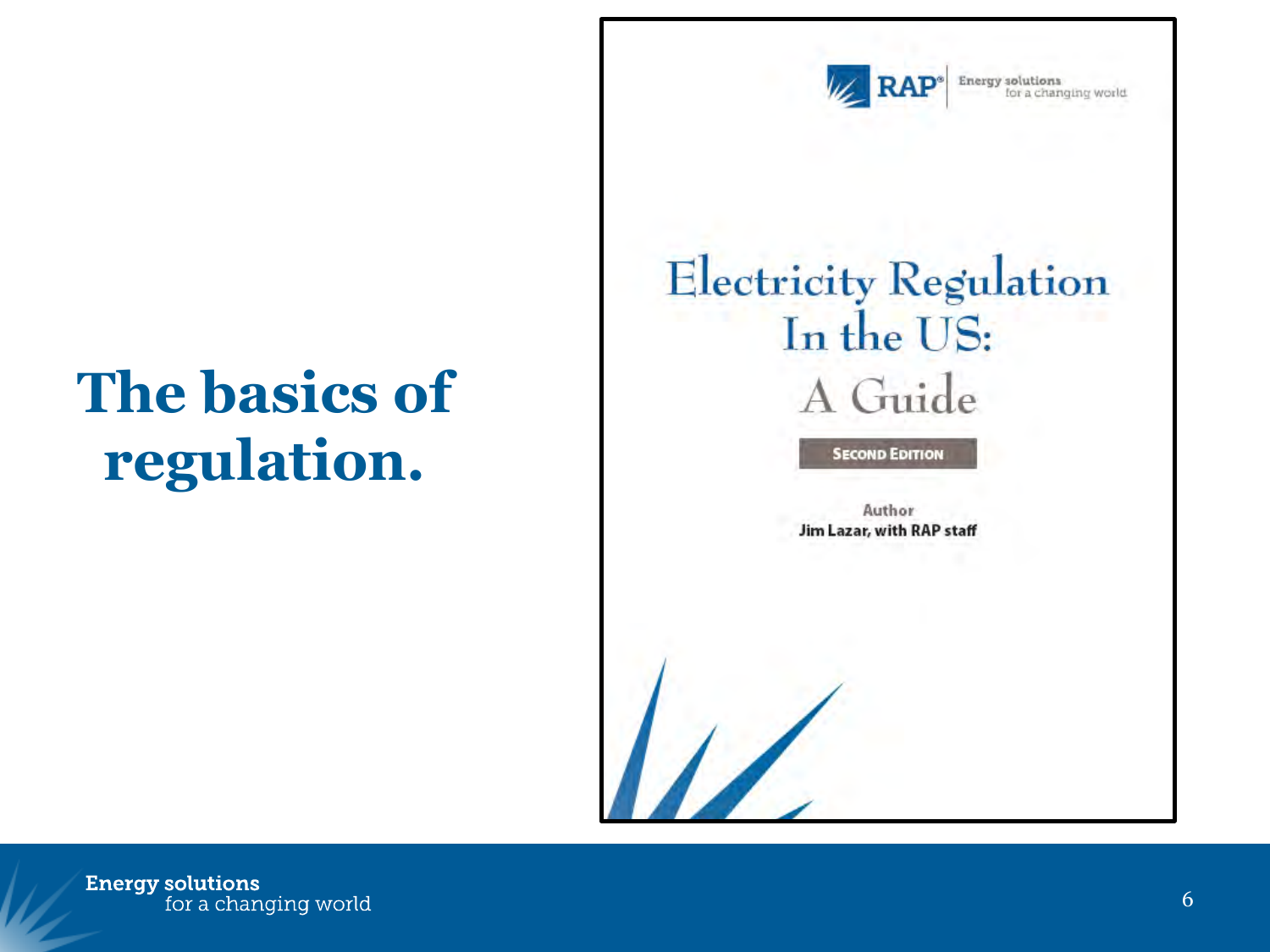

**Smart Rate Design:**

**Rate design as though the future is important.**

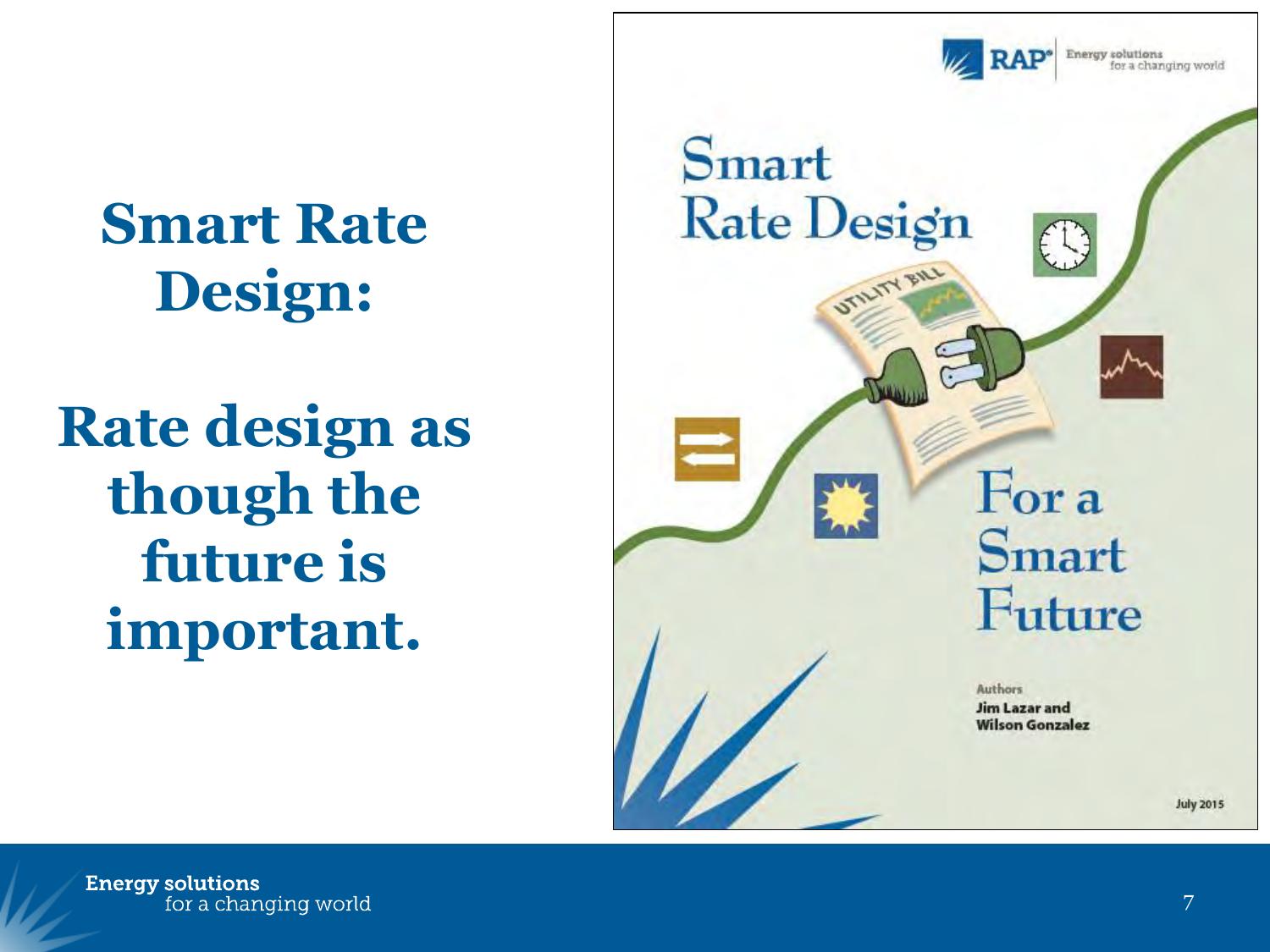#### **People DO Understand Rate Design**

# **\$1.50 \$2.25 \$2.75**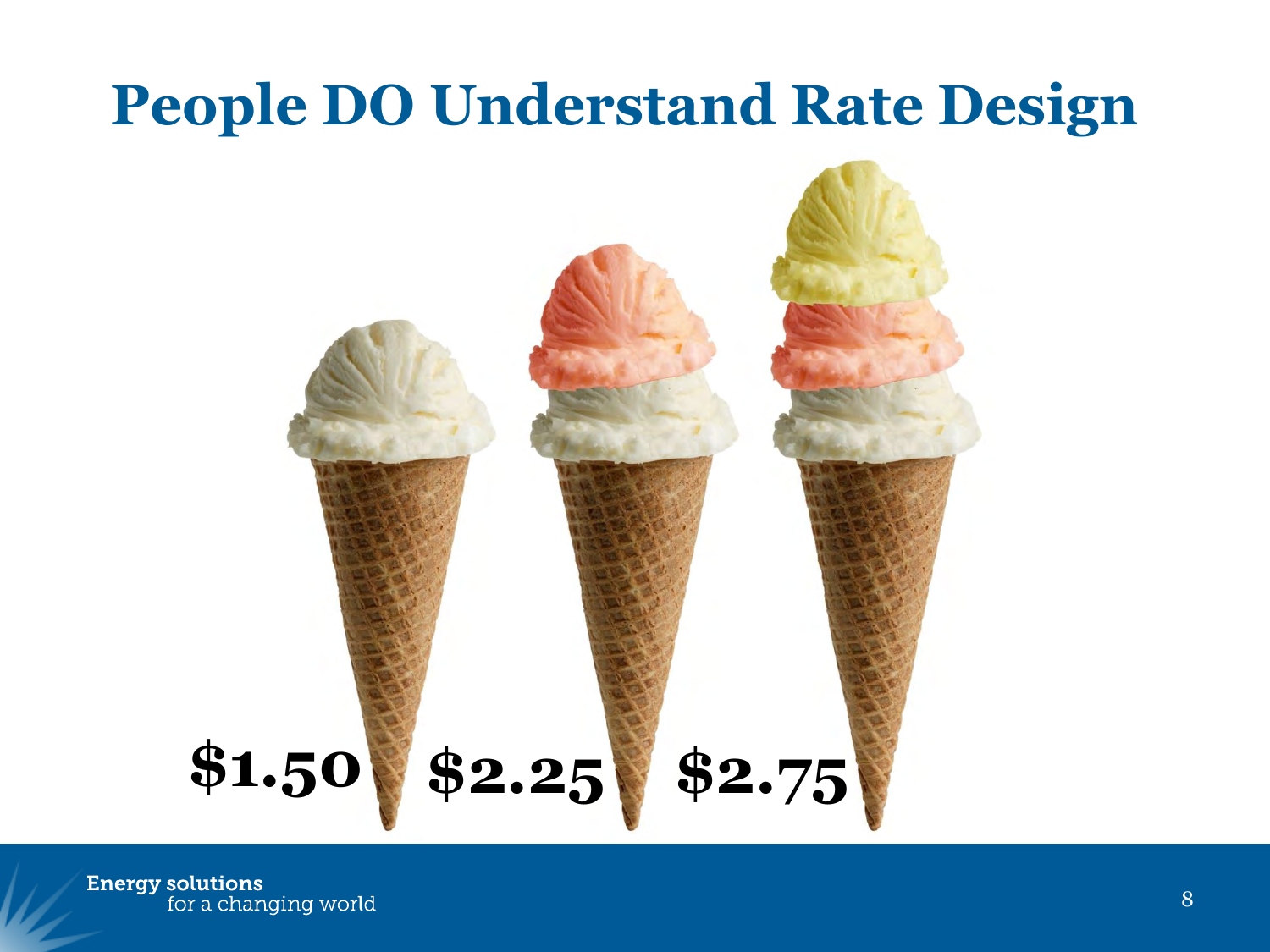#### **Three Guiding Principles for Rate Design**

#### **Principle #1:**

A customer should be allowed to connect to the grid for no more than the cost of connecting to the grid.

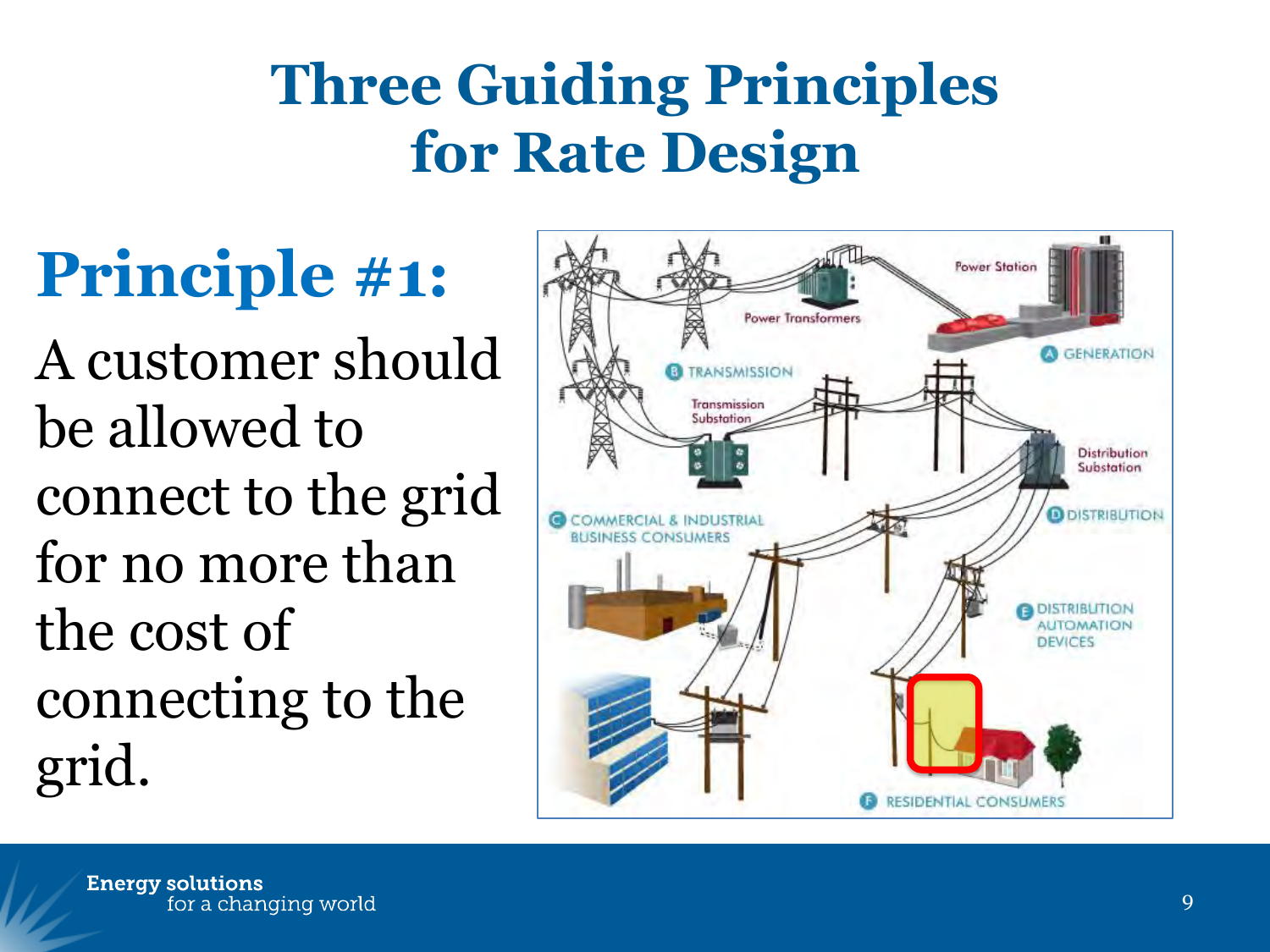## **Principle #2**

Customers should pay for the grid and power supply in proportion to **how much they use,** and when they use it.

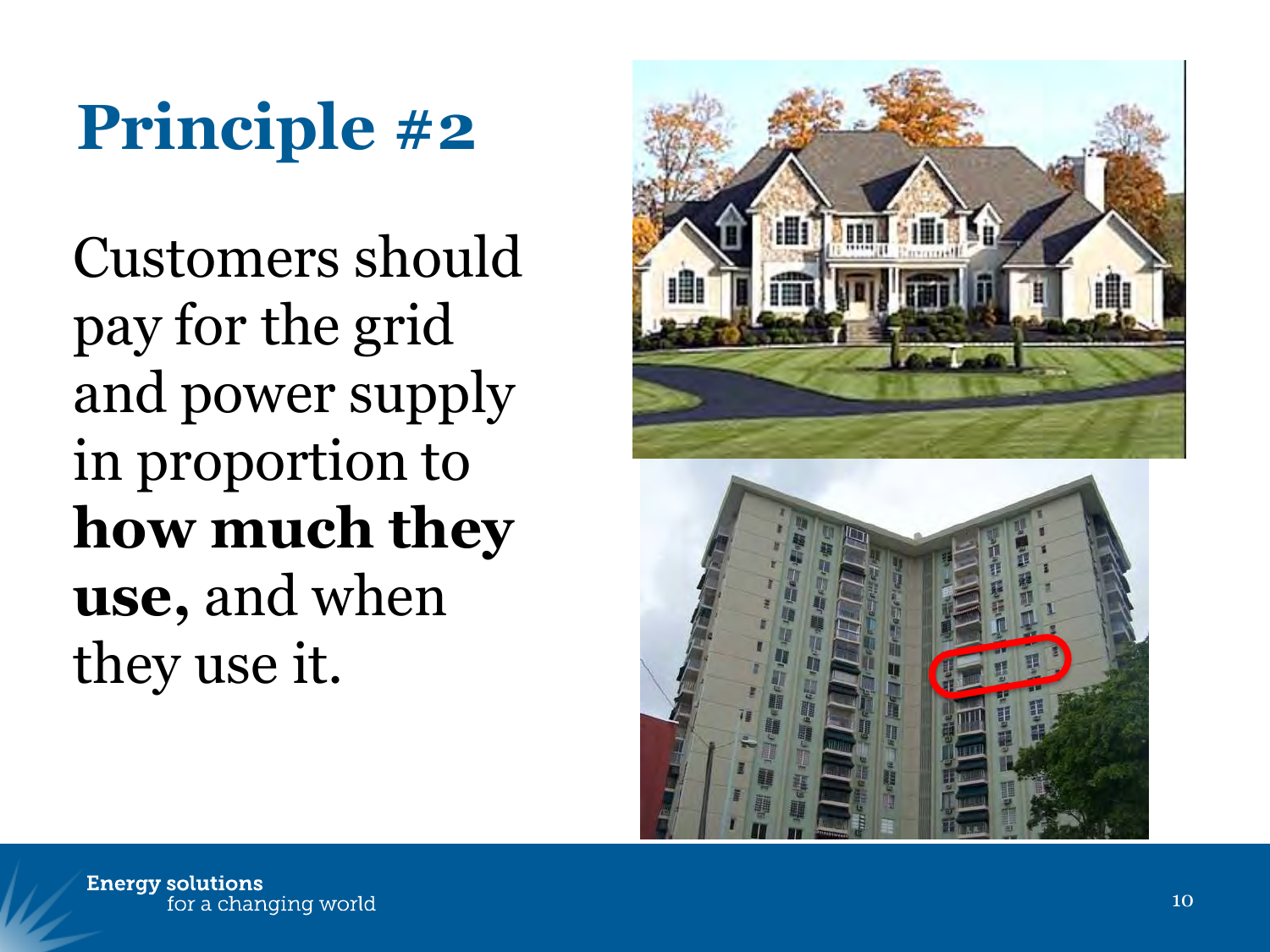## **Principle #2**

Customers should pay for the grid and power supply in proportion to how much they use, and **when they use it.** 





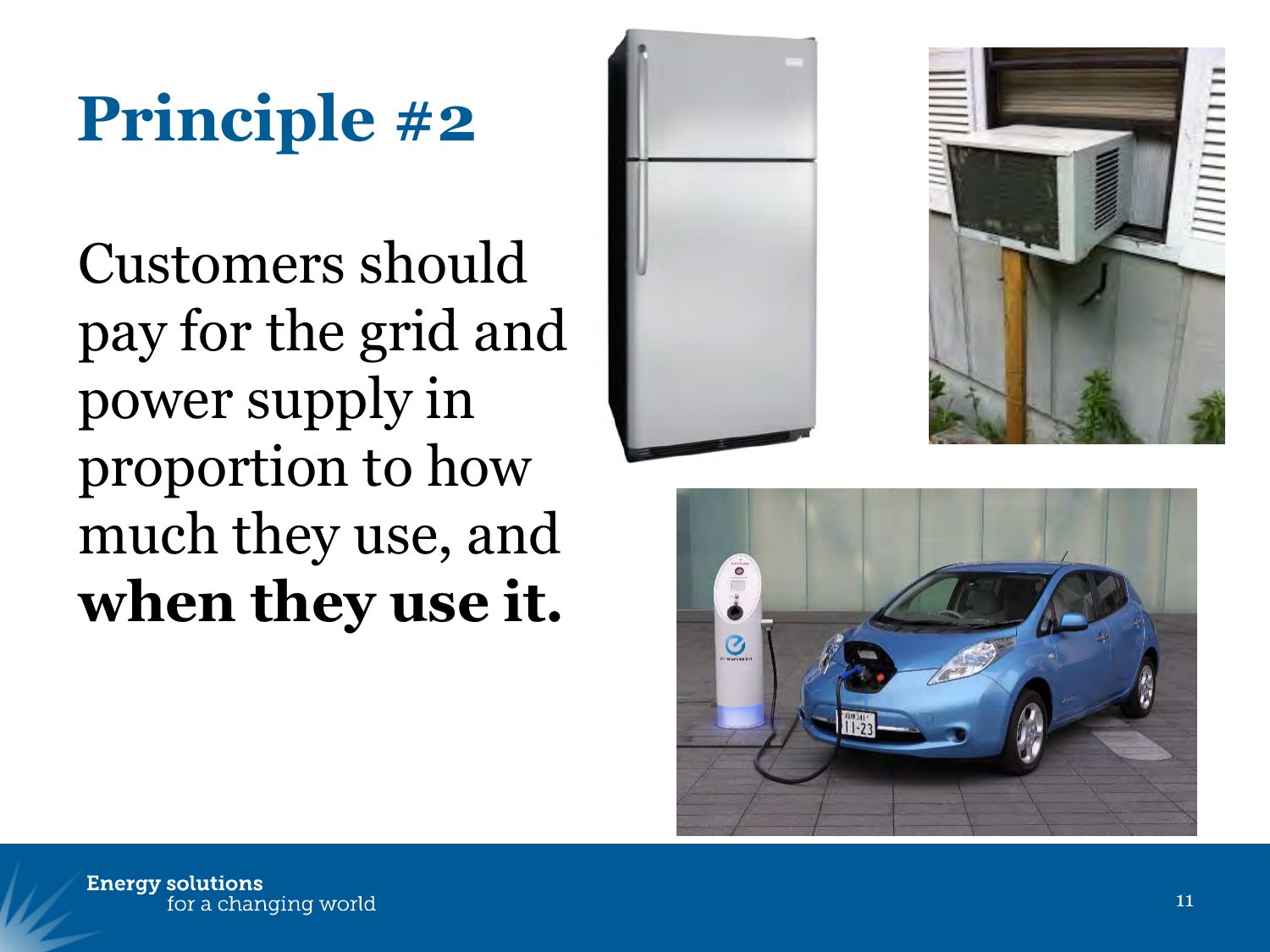## **Principle #3**

Customers delivering services to the grid should receive full and fair value –- no more and no less.



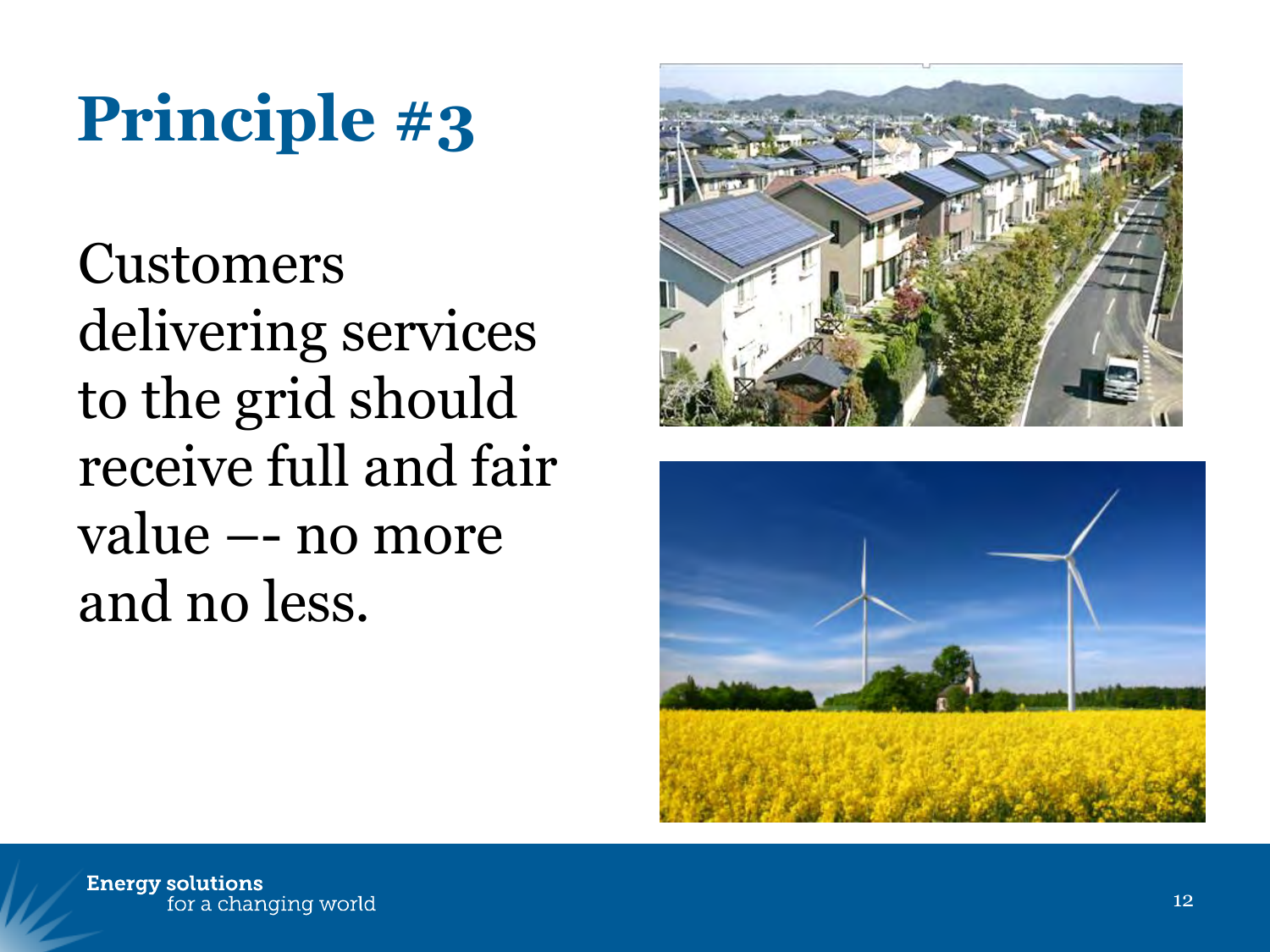#### **Bottom Line: Smart Rates**

| <b>Customer Charge   \$/Month</b> |                 | \$3.00 |
|-----------------------------------|-----------------|--------|
| <b>Transformer:</b>               | <b>S/kVA/Mo</b> | \$1.00 |

| <b>Customer-Specific Charges</b>     |                  |                           |      |  |  |  |
|--------------------------------------|------------------|---------------------------|------|--|--|--|
| <b>Customer Charge</b>               | \$/Month         | $\mathbf{S}$              | 3.00 |  |  |  |
| <b>Transformer:</b>                  | <b>\$/kVA/Mo</b> | $\boldsymbol{\mathsf{S}}$ | 1.00 |  |  |  |
| <b>Bi-Directional Energy Charges</b> |                  |                           |      |  |  |  |
|                                      |                  |                           |      |  |  |  |
| <b>Off-Peak</b>                      | \$/kWh           |                           | 0.08 |  |  |  |
| <b>Mid-Peak</b>                      | \$/kWh           | S                         | 0.12 |  |  |  |
| <b>On-Peak</b>                       | \$/kWh           | S                         | 0.18 |  |  |  |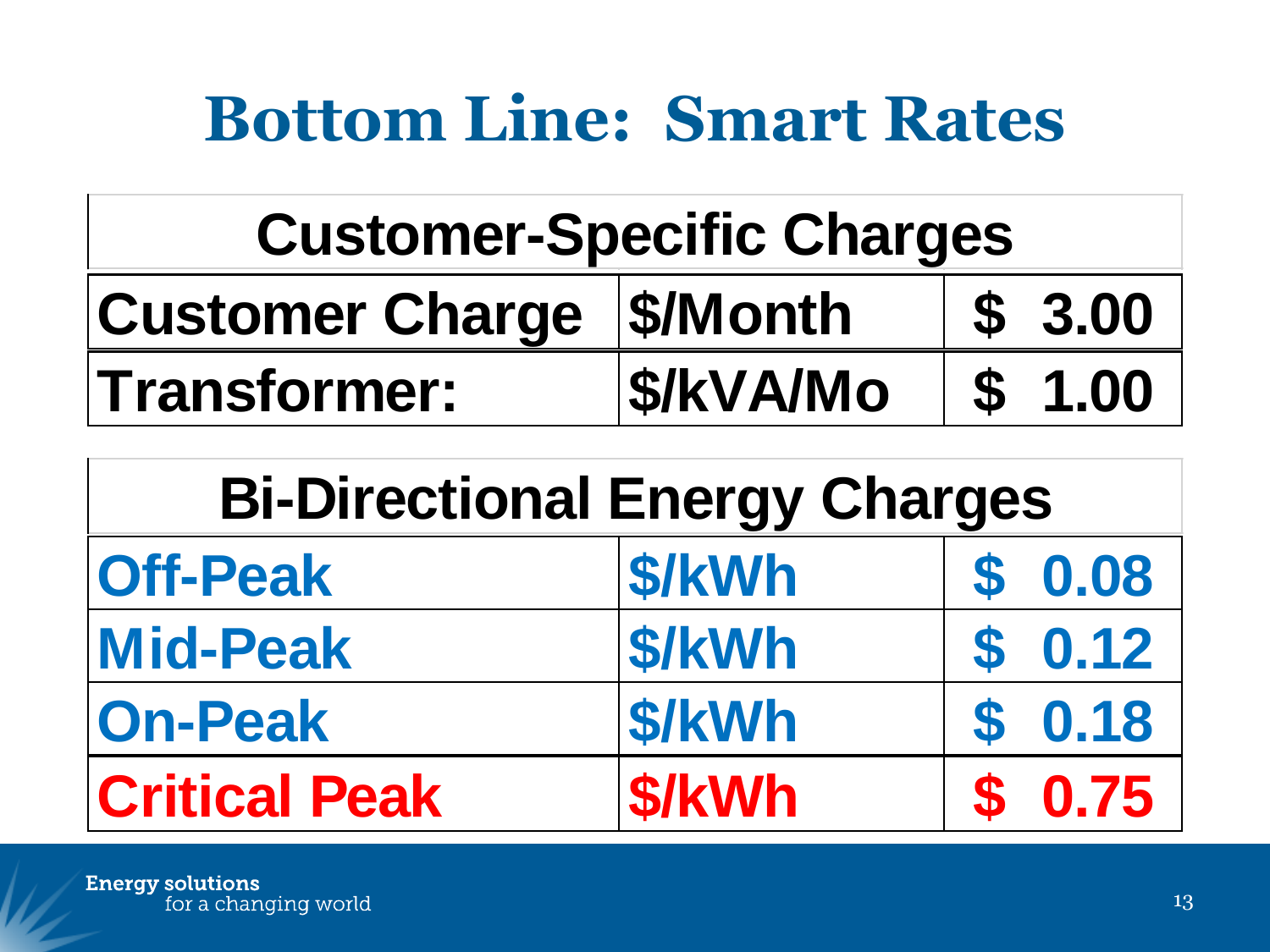#### Fixed or "Customer" Charges

- Monthly Fee to "be a customer."
- Typically \$5 \$10/month, covering billing and collection **only.**
- Utilities often seeking to include distribution system infrastructure costs in the fixed charge. \$15 - \$50/month.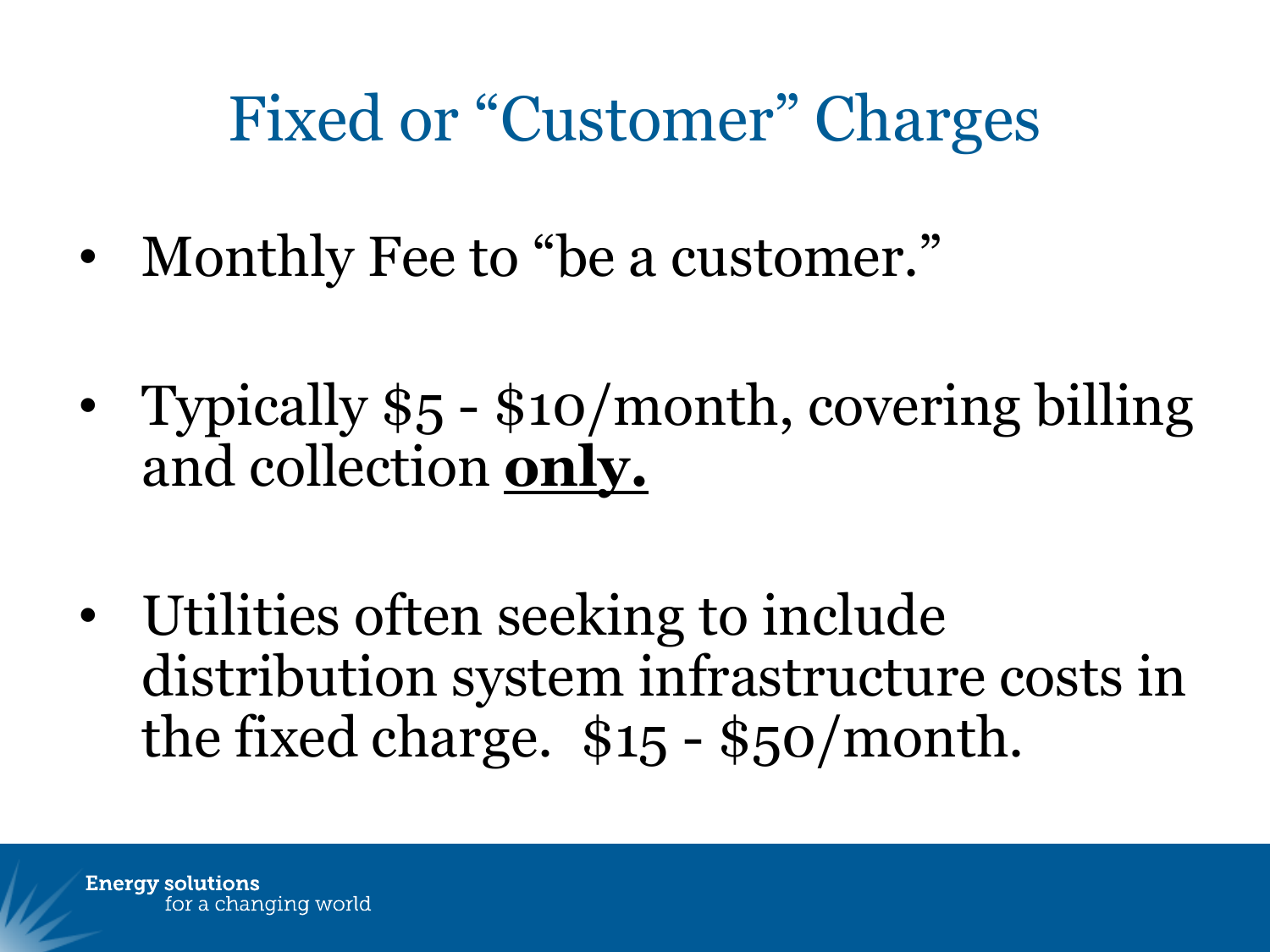

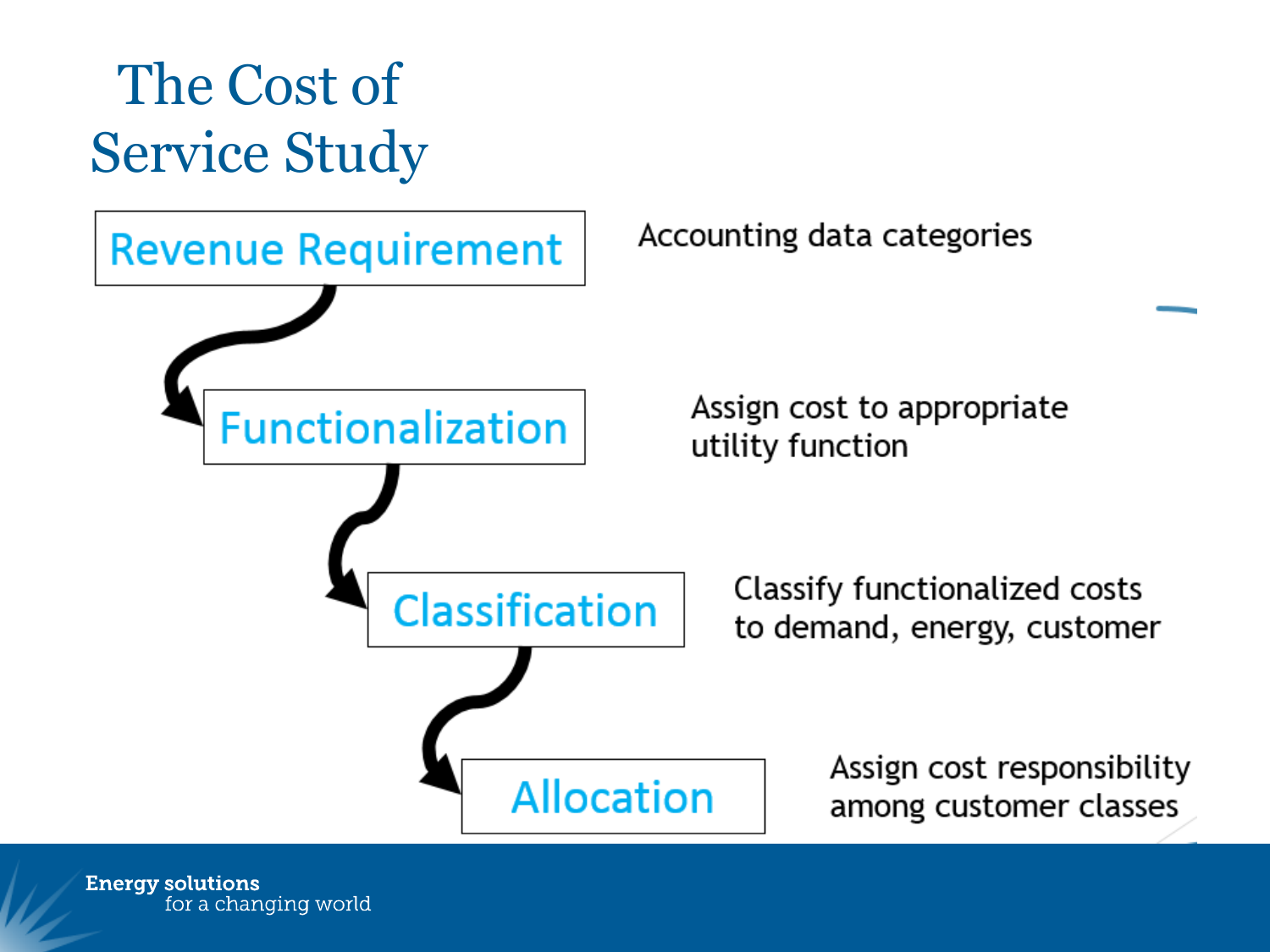#### **Basic Customer Method**

**ONLY customer specific facilities classified as customer related**

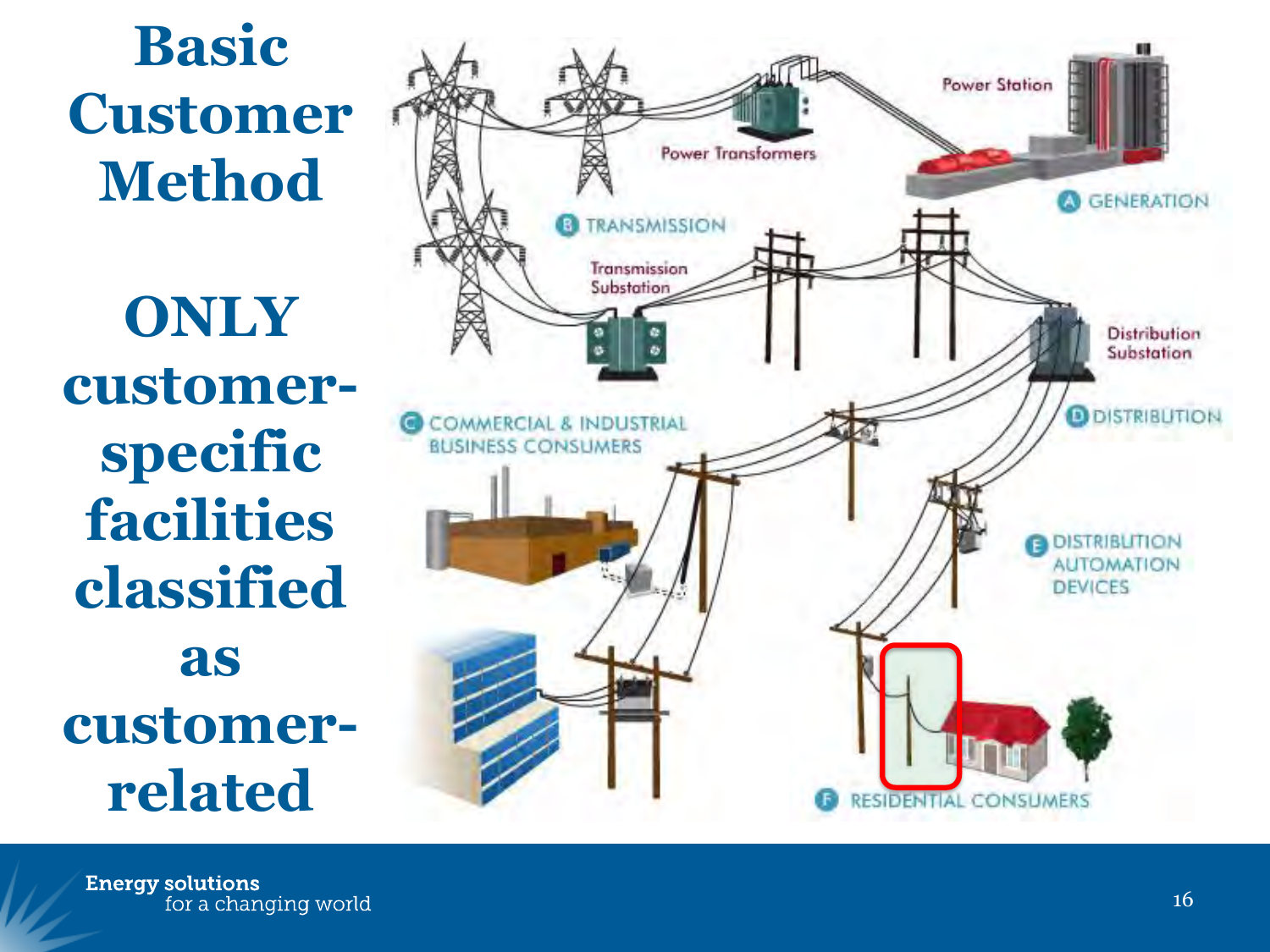**Minimum System Method**:

**~50% of Distribution System Classified as Customer related**

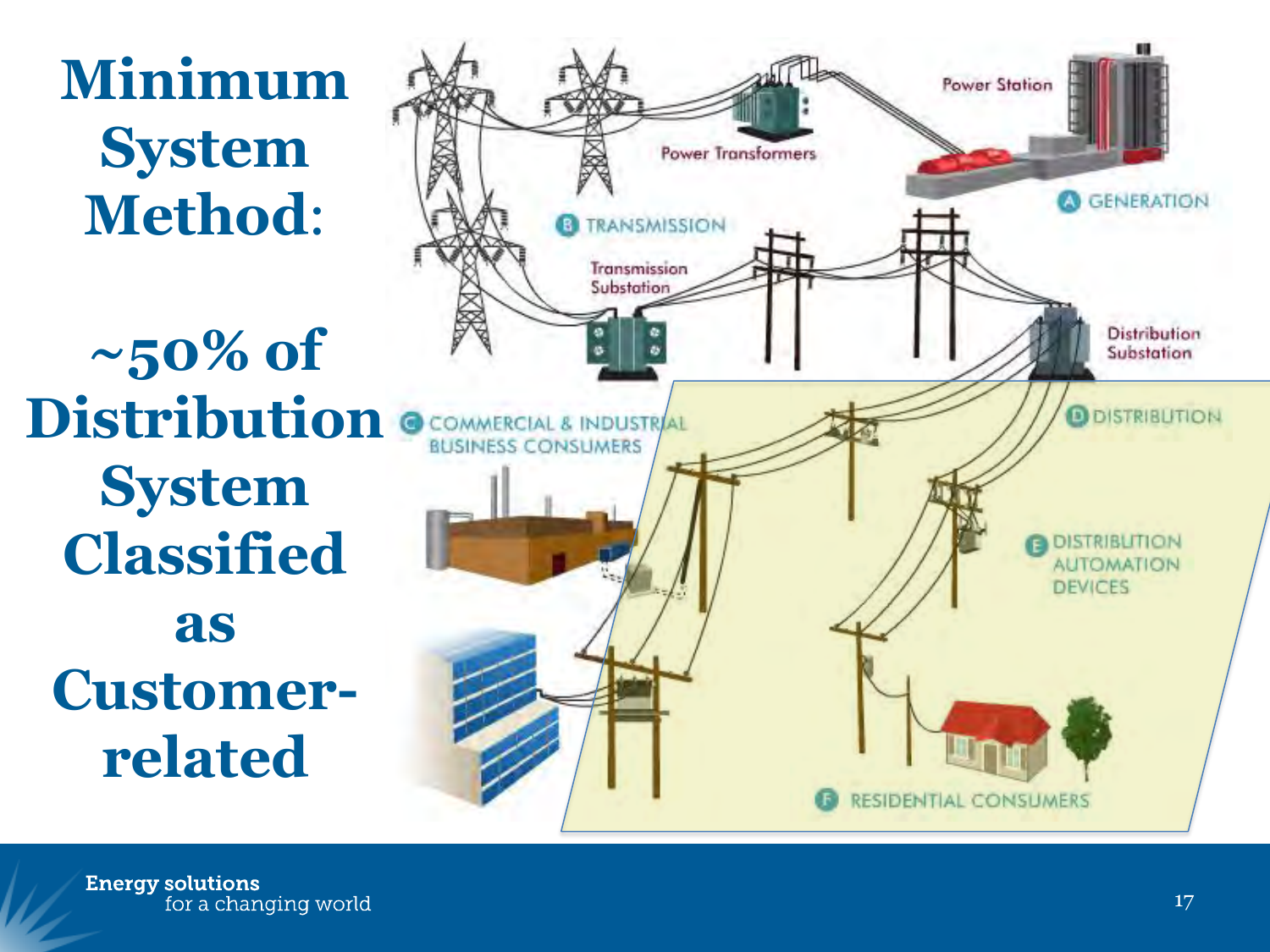**Straight Fixed / Variable**:

**100% of Distribution System Classified as Customer related**

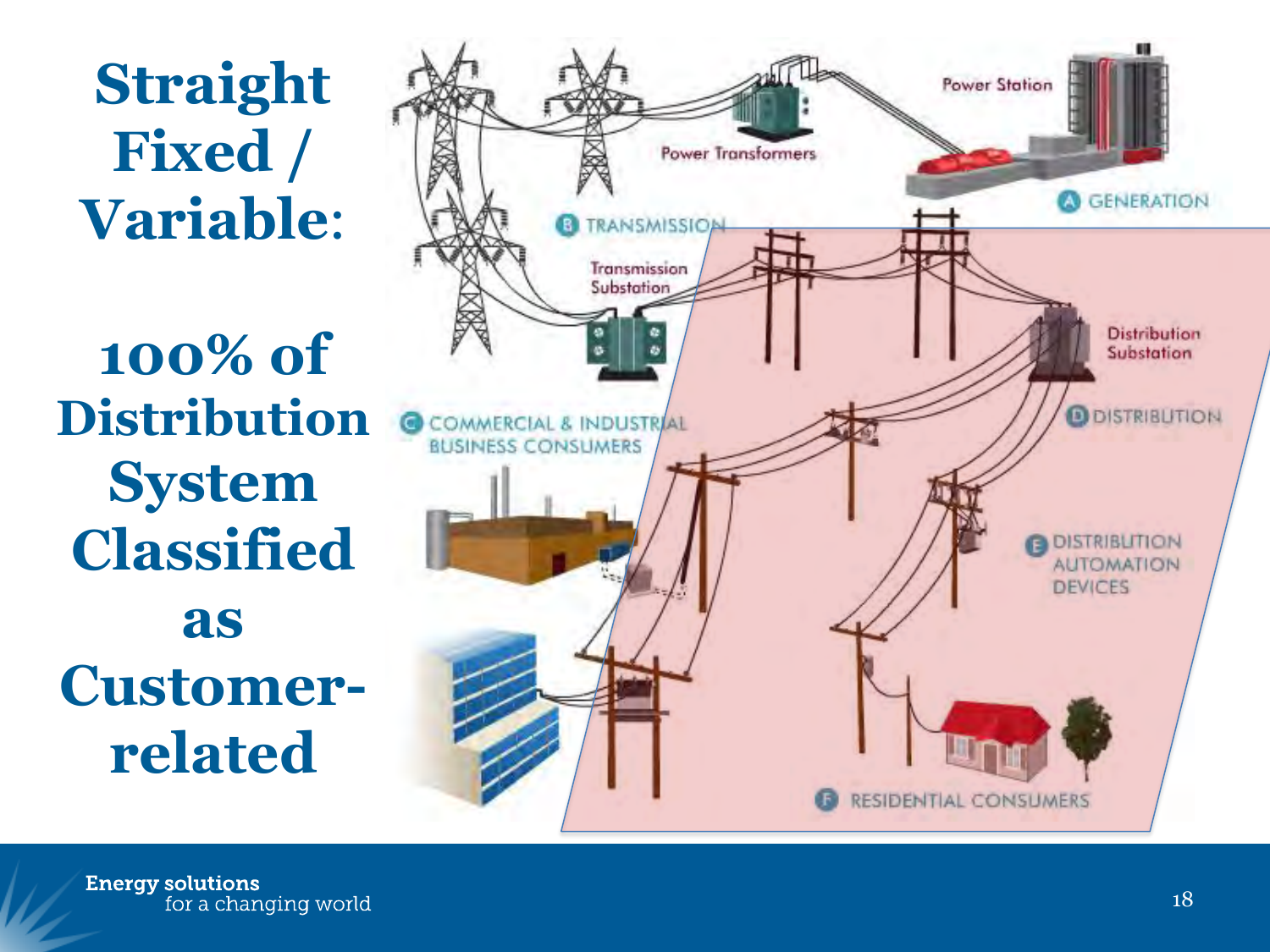# Comparing Methods

|                         |    |                 |  | <b>Minimum</b>   | <b>Straight</b> |  |  |  |
|-------------------------|----|-----------------|--|------------------|-----------------|--|--|--|
|                         |    | <b>Basic</b>    |  | <b>System</b>    | Fixed /         |  |  |  |
| <b>Cost Category</b>    |    | <b>Customer</b> |  | <b>Method</b>    | <b>Variable</b> |  |  |  |
|                         |    |                 |  | \$month/customer |                 |  |  |  |
| <b>Poles</b>            | \$ |                 |  | \$5              | \$10            |  |  |  |
| <b>Wires</b>            | \$ |                 |  | \$10             | \$20            |  |  |  |
| <b>Transformers</b>     | \$ |                 |  | \$5              | \$10            |  |  |  |
| <b>Services</b>         |    | \$1             |  | \$1              | \$1             |  |  |  |
| <b>Meters</b>           |    | \$1             |  | \$1              | \$1             |  |  |  |
| <b>Billing</b>          |    | \$2             |  | \$2              | \$2             |  |  |  |
| <b>Customer Service</b> |    | \$2             |  | \$2              | \$2             |  |  |  |
|                         |    |                 |  |                  |                 |  |  |  |
| Total                   |    |                 |  | 26               |                 |  |  |  |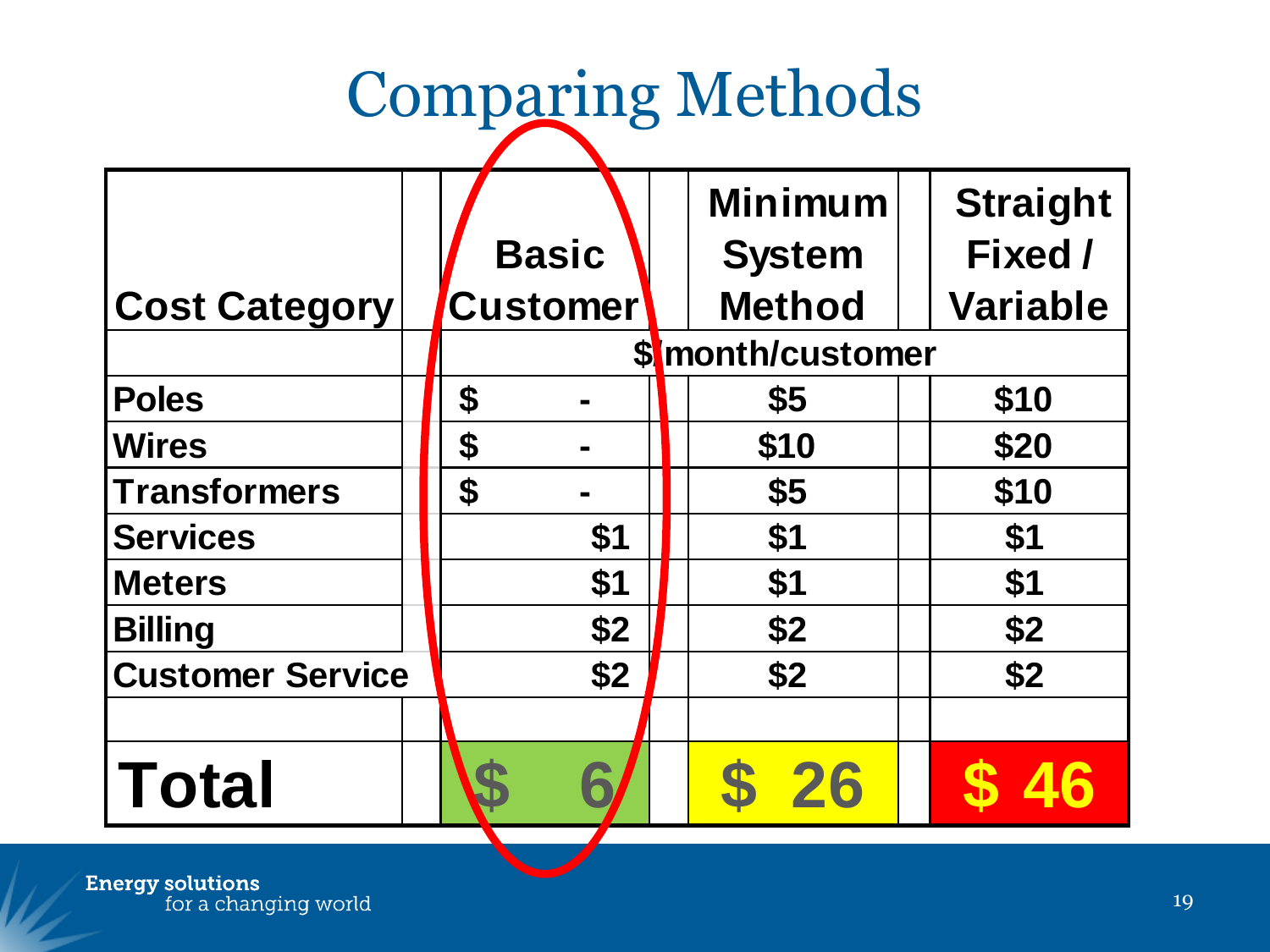#### **Illustrative Customer Charges (2016)**

| <b>Customer Charges: Largest U.S. Utilities</b> |  |  |
|-------------------------------------------------|--|--|
|                                                 |  |  |

| Pacific Gas & Electric Co. | CA        | None    |
|----------------------------|-----------|---------|
| So Cal Edison              | CA        | \$0.87  |
| Public Service E&G         | NJ        | \$2.43  |
| Detroit Edison Co          | MI        | \$6.00  |
| Virginia Electric Power    | <b>VA</b> | \$7.00  |
| Florida Power & Light Co   | <b>FL</b> | \$7.24  |
| Georgia Power Co           | GA        | \$9.00  |
| Commonwealth Edison Co     | IL        | \$15.06 |
| <b>Consolidated Edison</b> | NY        | \$15.76 |
|                            |           |         |

These utilities serve one in six Americans.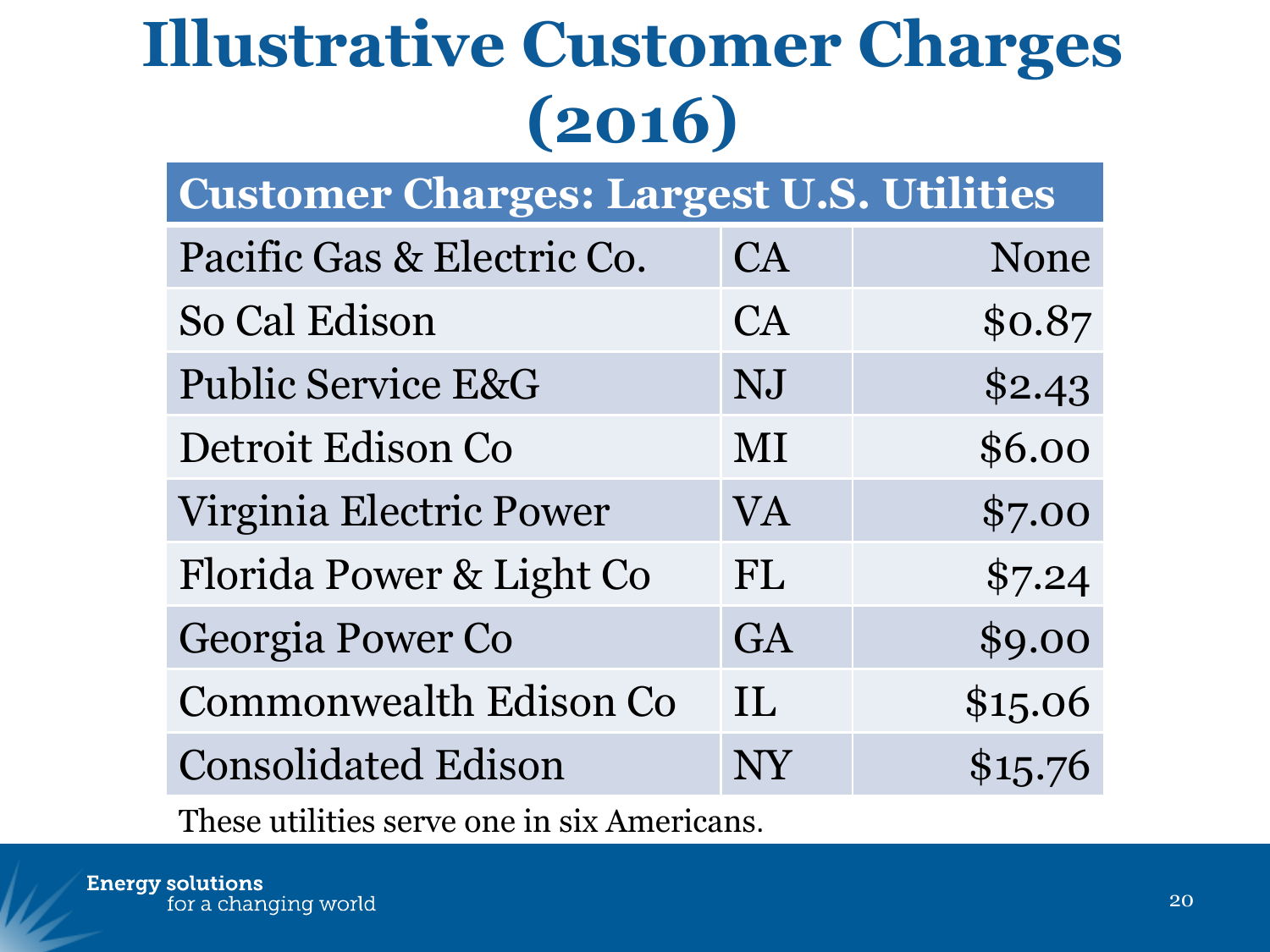#### Questions to Ask on Customer Charges

- Do the costs really vary with the number of customers?
- Are the costs affected by usage?
- If customers used only a tiny bit of power each month, would these costs be incurred?
- Do these costs vary between customers within a customer class?
- How will it affect customer bills?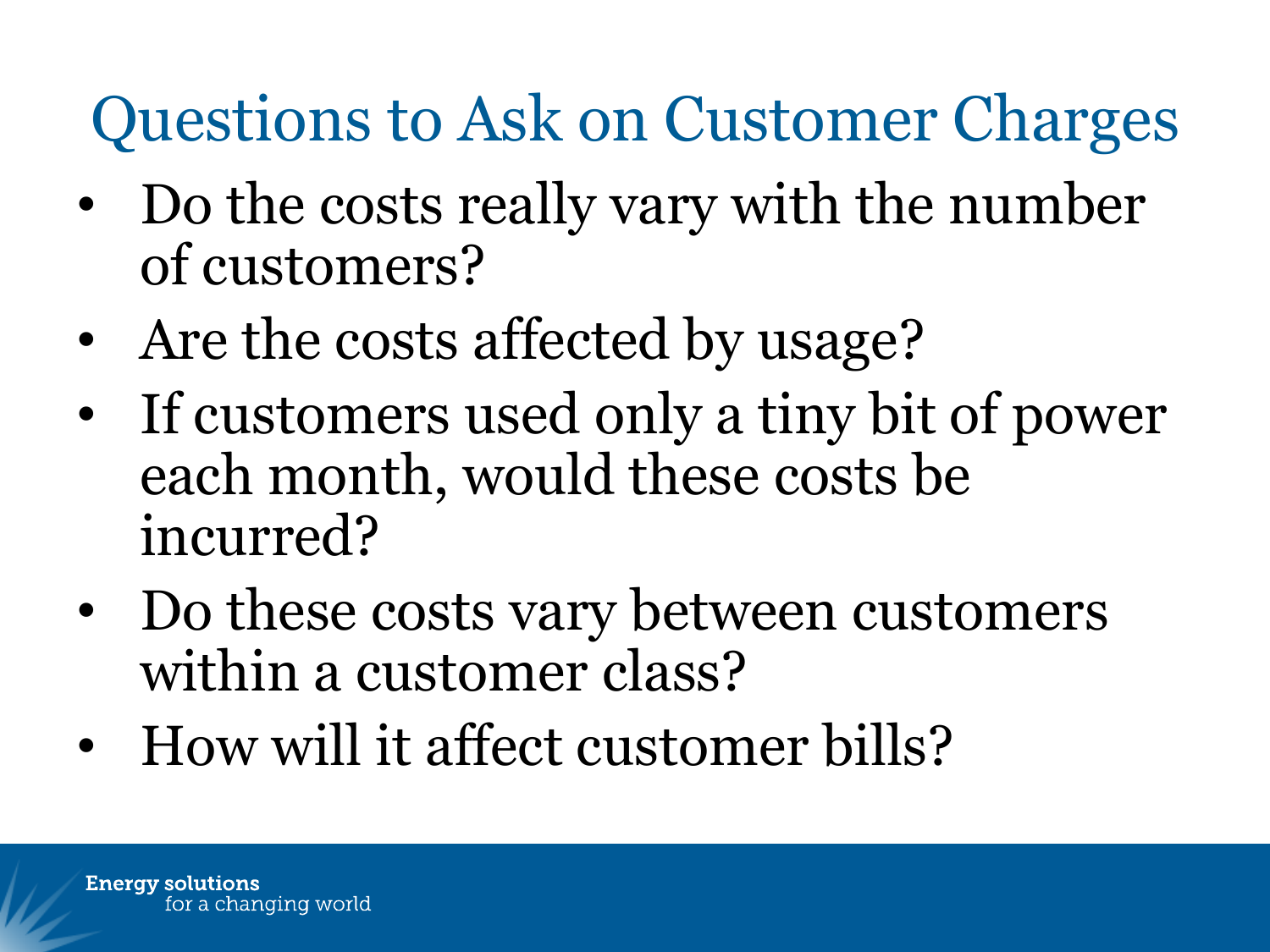#### Residential Rate Forms

Flat Rate Inclining Block Rate Seasonal Rate Time of Use Rate Combination Rate Forms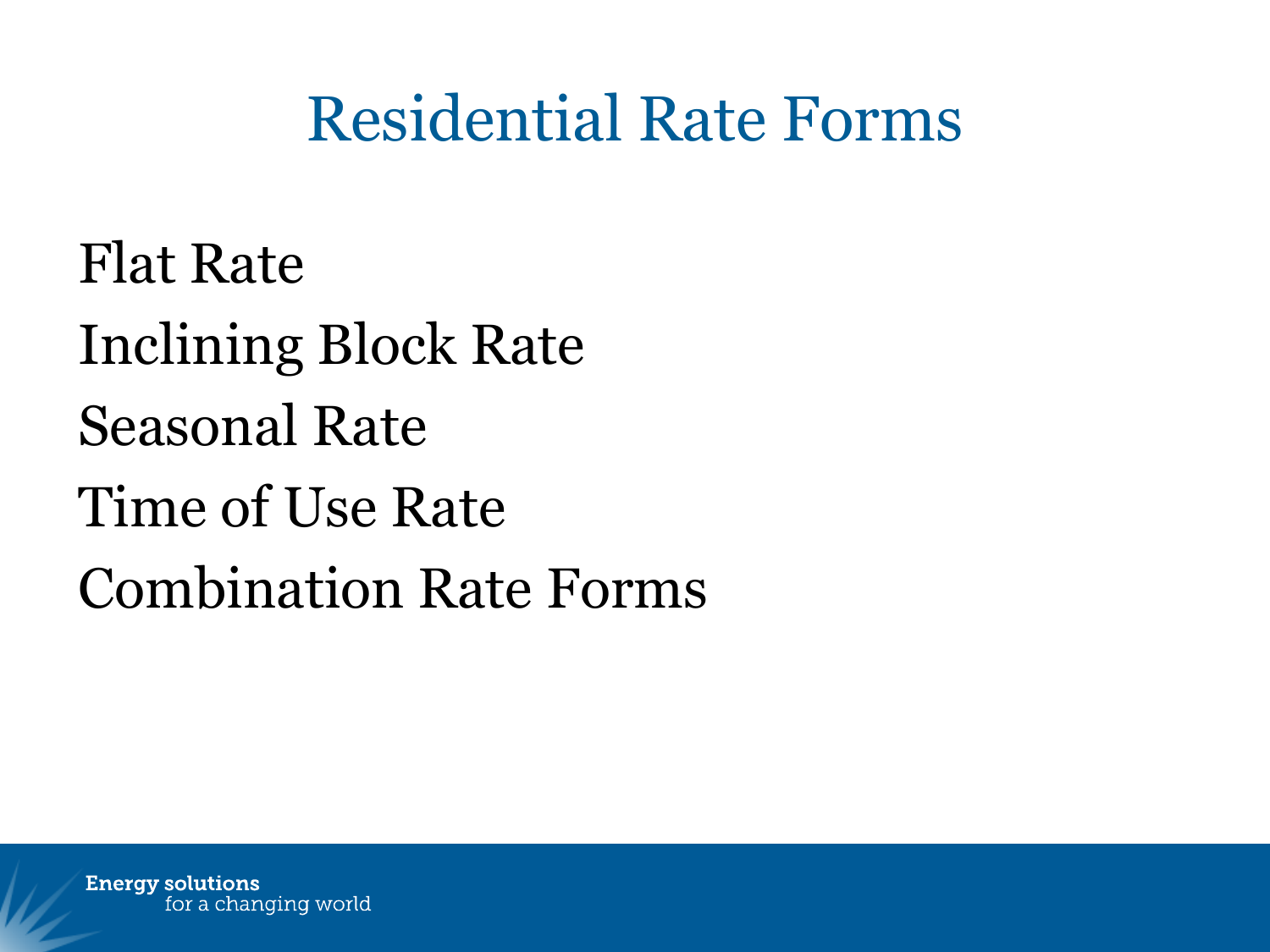Example Inclining Block Minnesota P&L (2015)\$/month \$8.00 **Customer Charge** \$/kWh **Energy Charge** \$0.0510 First 300 kWh \$0.0674 301 - 500 kWh \$0.0817 501 - 750 kWh \$0.0845 751 - 1,000 kWh \$0.0894 Over 1,000 kWh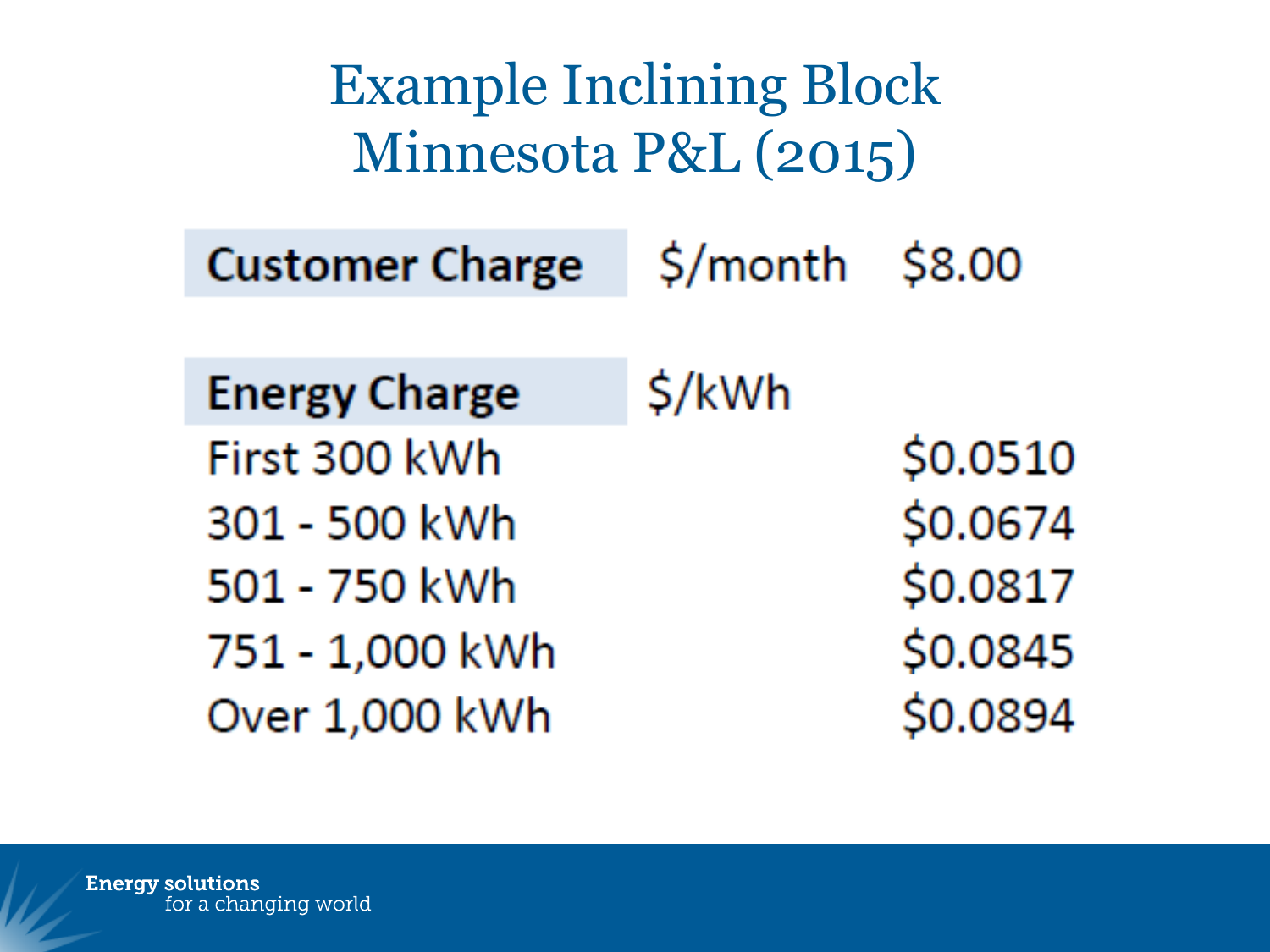### Logic of Inclining Block Rates

- Load factor differences:
	- Large users have peak-oriented uses like AC
	- Higher rate reflects capacity costs
- Limited low-cost resource
	- Example: Hydro
- Reflect Long-Run Marginal Costs
	- If average rates are < long run marginal costs
- Encourage conservation and customer generation.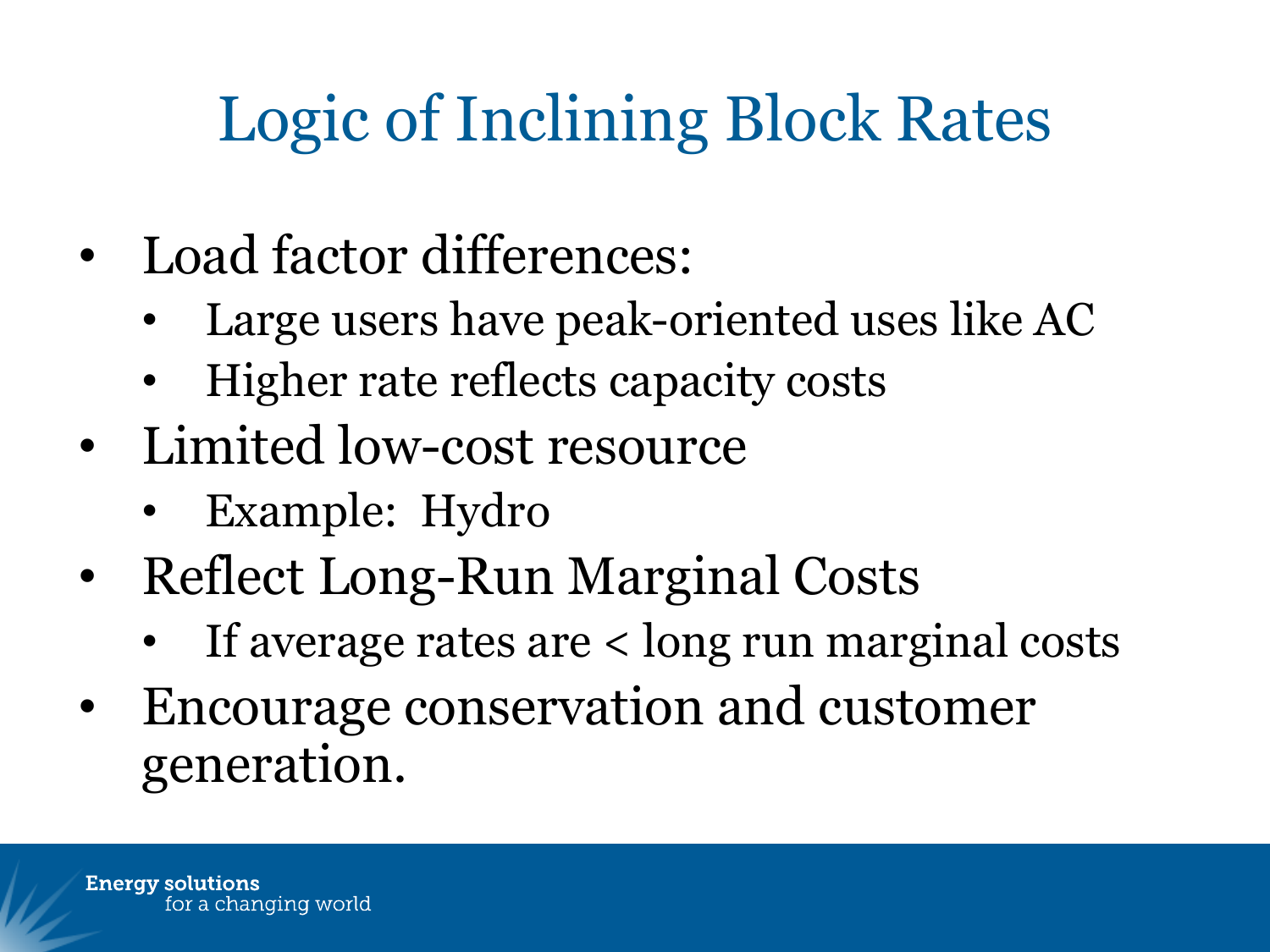Example: Xcel Colorado (2015) Combination Inclining Block / Seasonal

| <b>Customer Charge</b> | $$/month$ \$7.63 |         |
|------------------------|------------------|---------|
| <b>Energy Charge</b>   | \$/kWh           |         |
| <b>Winter</b>          |                  | \$0.099 |
| <b>Summer</b>          |                  |         |
| First 500 kWh          |                  | \$0.099 |
| Over 500 kWh           |                  | \$0.149 |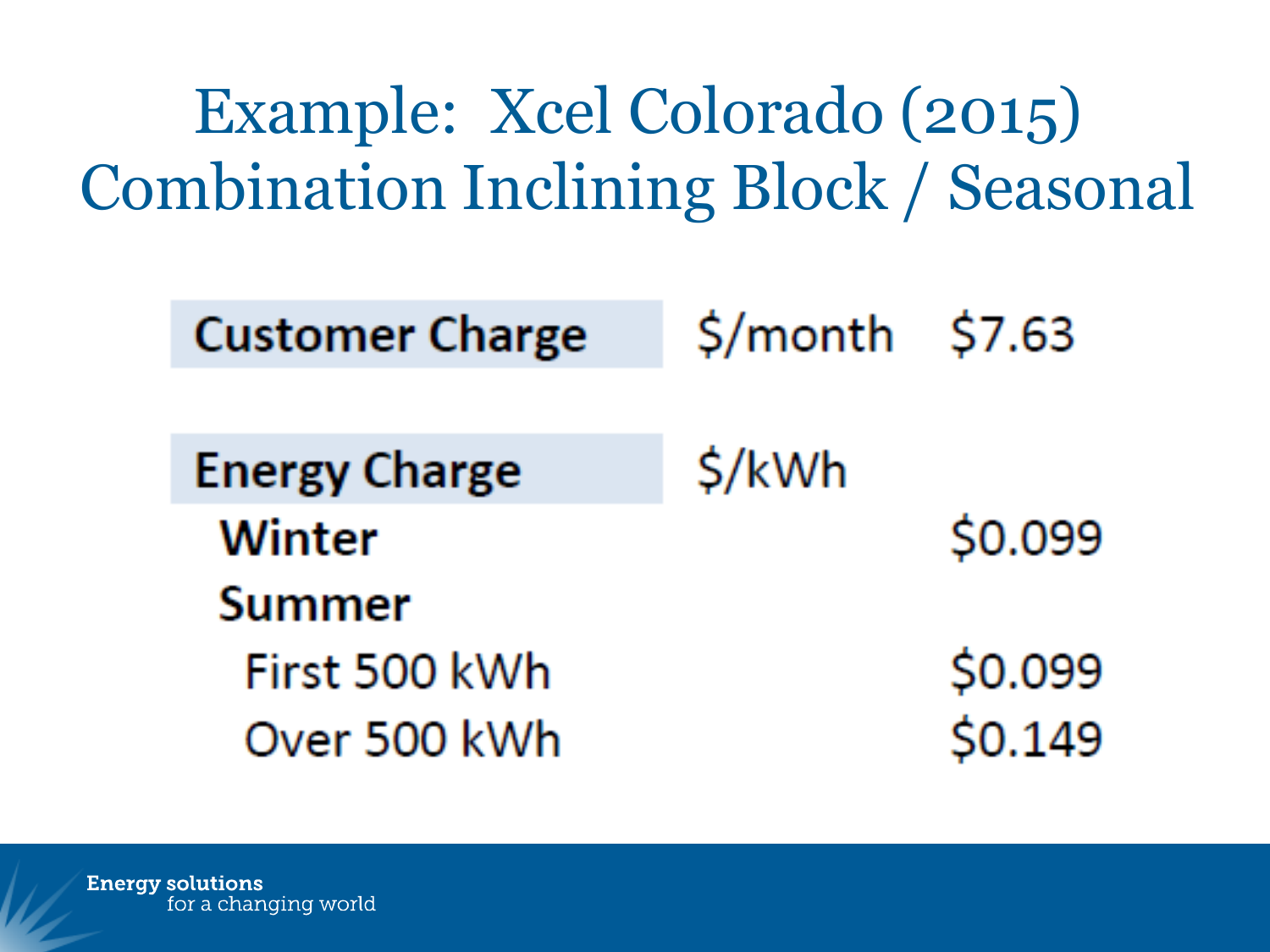#### Example TOU Rate City of Tallahassee, Florida

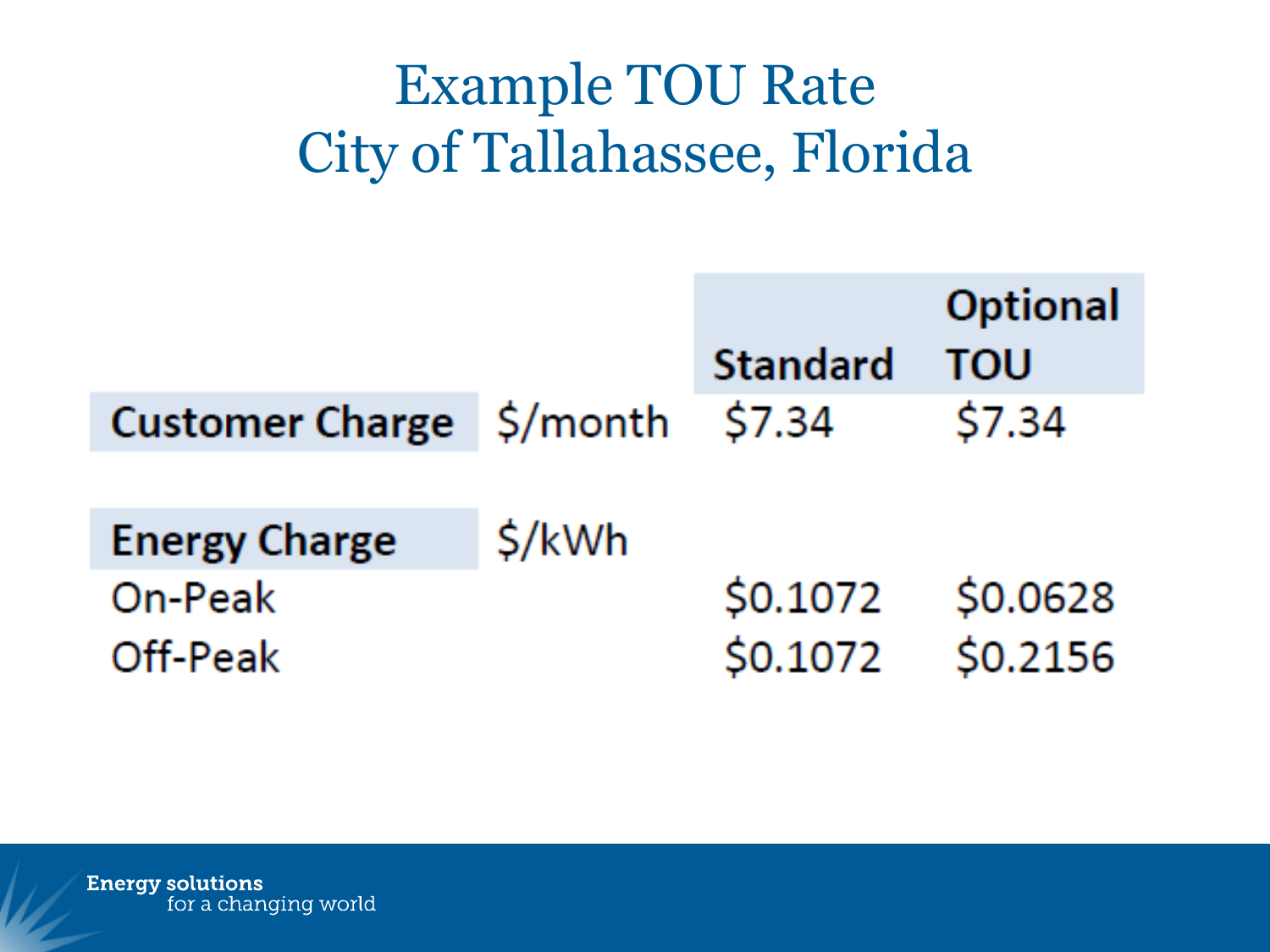#### Sacramento, California TOU Rate

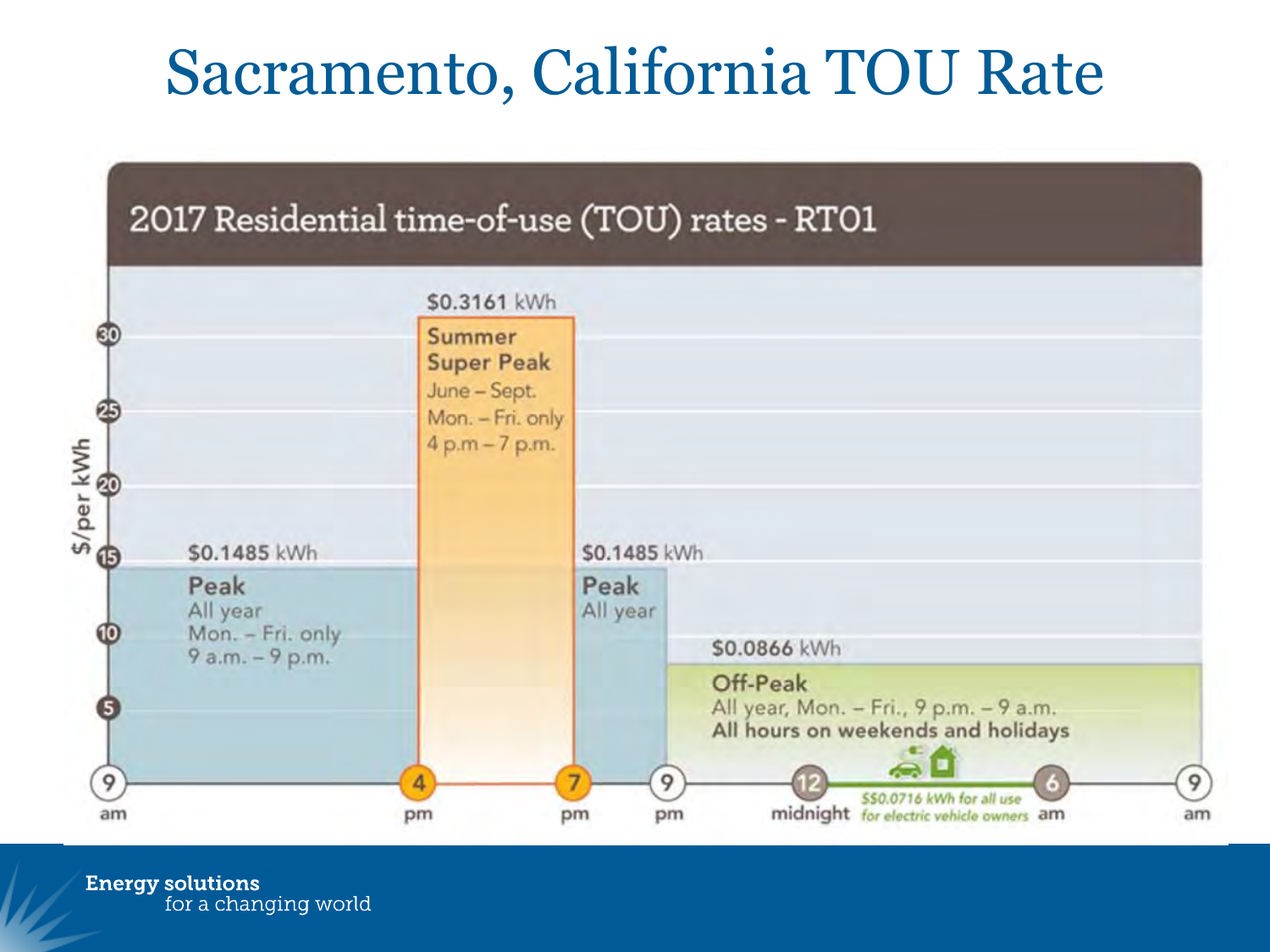#### Hawaii TOU Rates (Optional)



\*Illustration reflects October 2016 Interim Time-of-Use rates.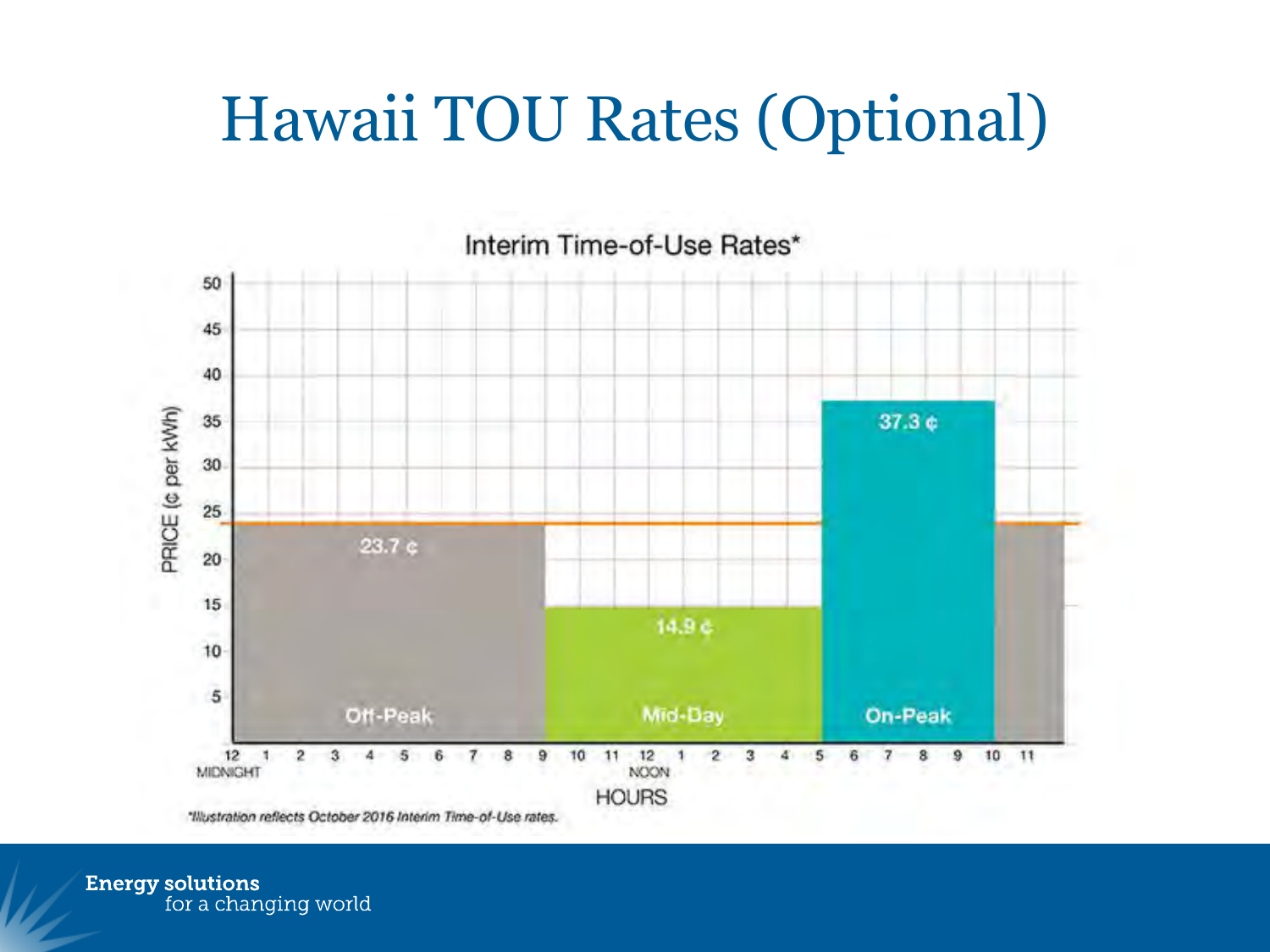#### Critical Peak Pricing

Very high prices during severe system stress.

#### Limited number of times per year.

#### Day-ahead notification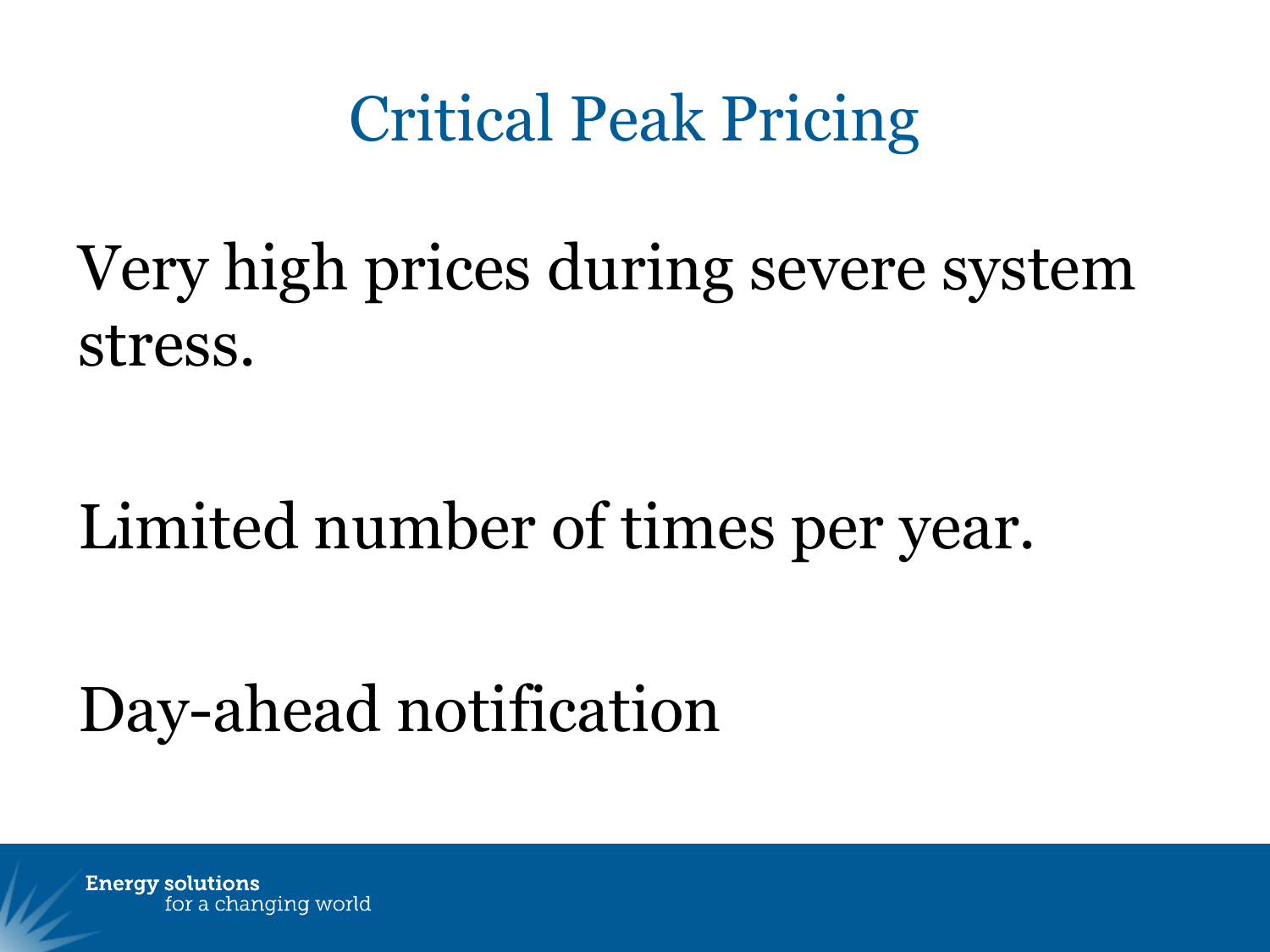#### Electricite de France "Tempo" Rate

| <b>Circuit</b><br><b>Breaker</b><br><b>Rating</b><br>(kVA) | <b>Monthly</b><br><b>Subscription</b> | <b>Rate Period</b>           | Rate                          |
|------------------------------------------------------------|---------------------------------------|------------------------------|-------------------------------|
|                                                            |                                       |                              |                               |
| 9                                                          | $\boldsymbol{\mathsf{S}}$<br>12.28    | Low-Day Off-Peak             | $\mathcal{C}$<br>0.108        |
| 12                                                         | $\boldsymbol{\varphi}$<br>19.67       | Low-Day On-Peak              | 0.129<br>$\mathbf{\$}$        |
| 15                                                         | \$<br>22.76                           | Mid-Day Off-Peak             | 0.150<br>$\mathfrak{F}% _{0}$ |
| 18                                                         | $\boldsymbol{\varphi}$<br>24.97       | Mid-Day On-Peak              | 0.178<br>$\mathcal{C}$        |
| 30                                                         | \$<br>62.43                           | <b>Critical Day Off-Peak</b> | 0.270<br>$\mathfrak{P}$       |
| 36                                                         | $\mathcal{P}$<br>76.63                | <b>Critical Day On-Peak</b>  | 0.696<br>$\mathcal{C}$        |
|                                                            | Mayimum of $17$ "RED" dave per vear   |                              |                               |

Maximum of 17 "RED" days per year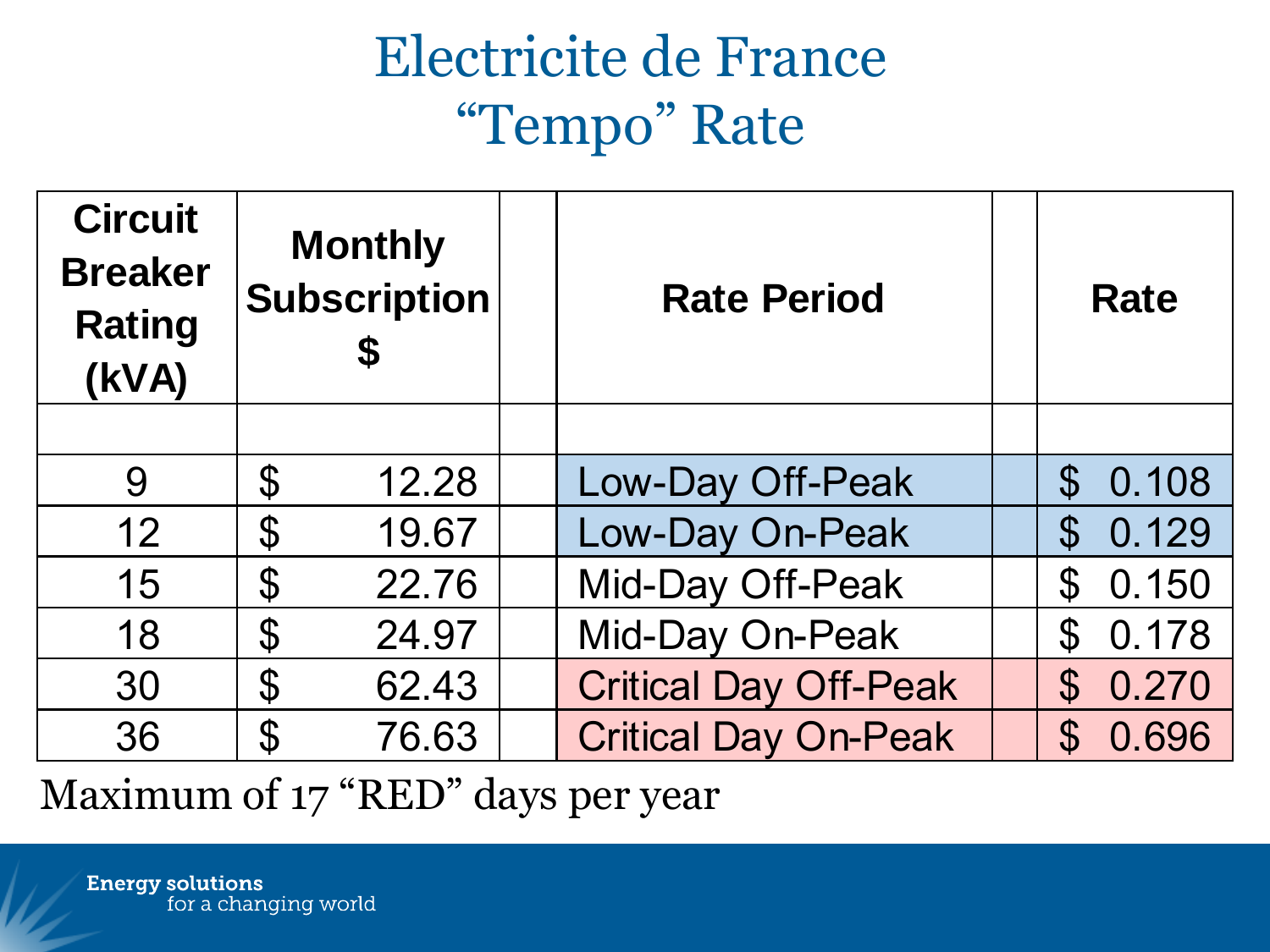#### The EdF Display Unit

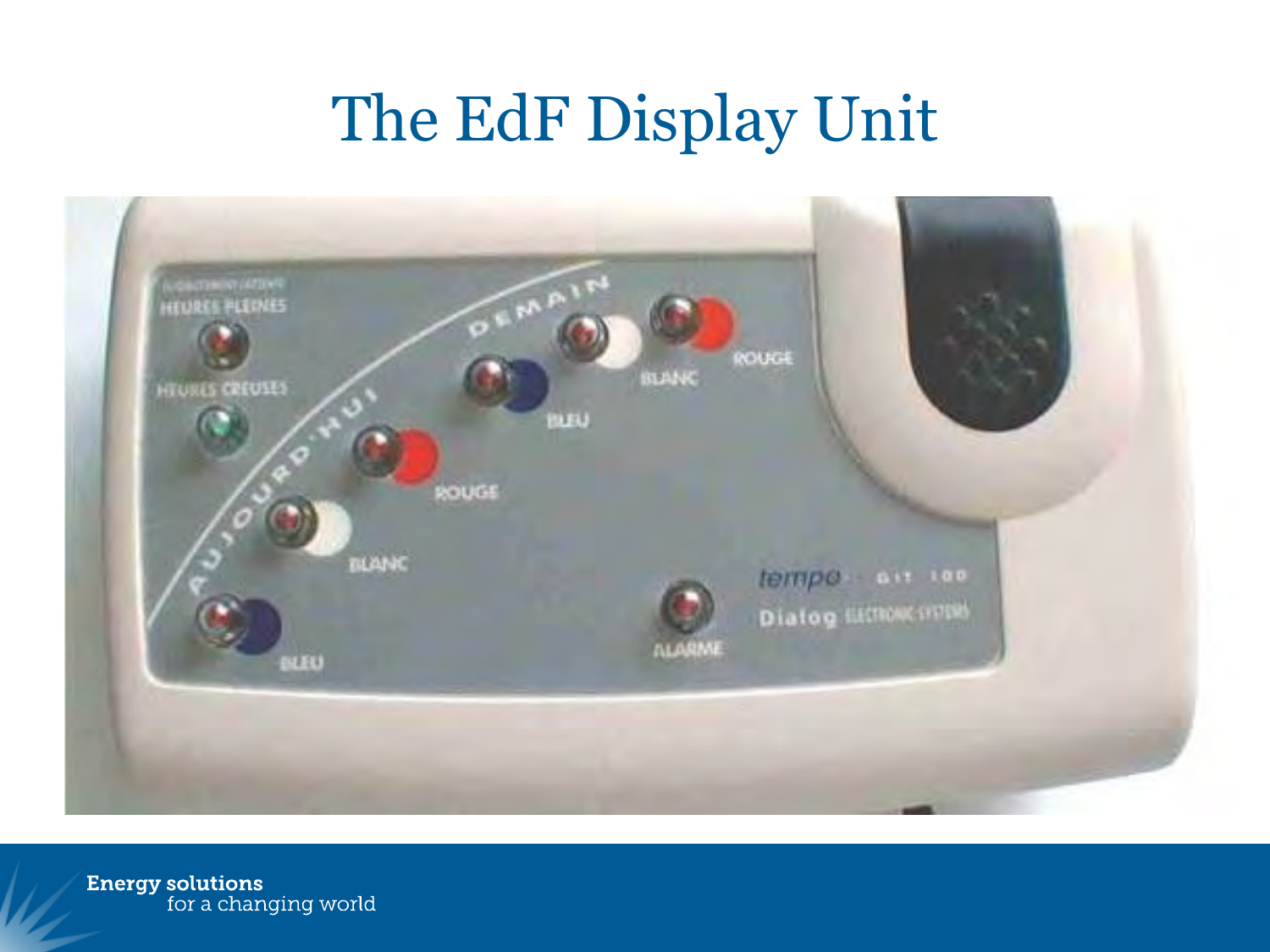#### TOU and Critical Peak Pricing Works

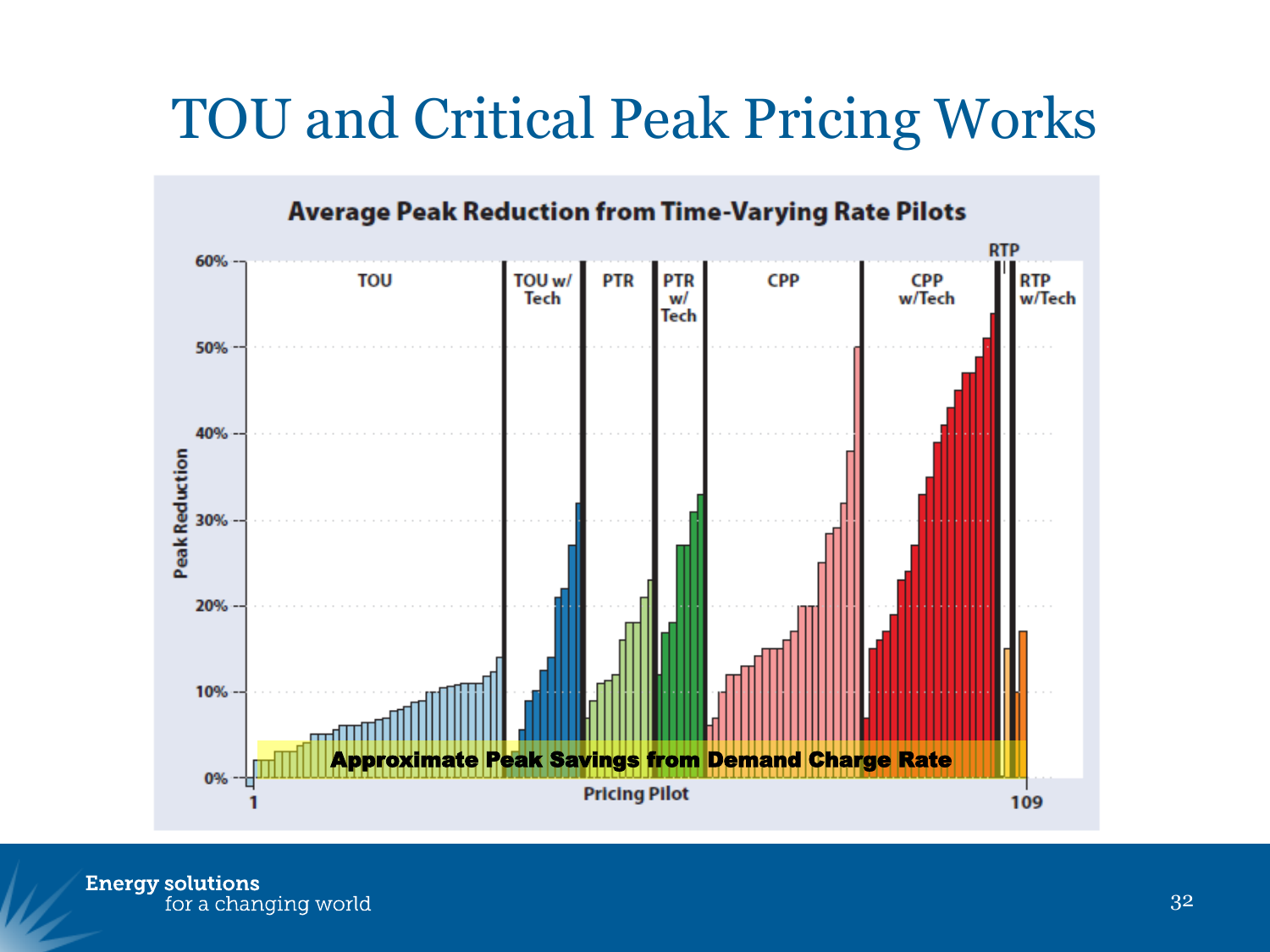#### Technology Can Help







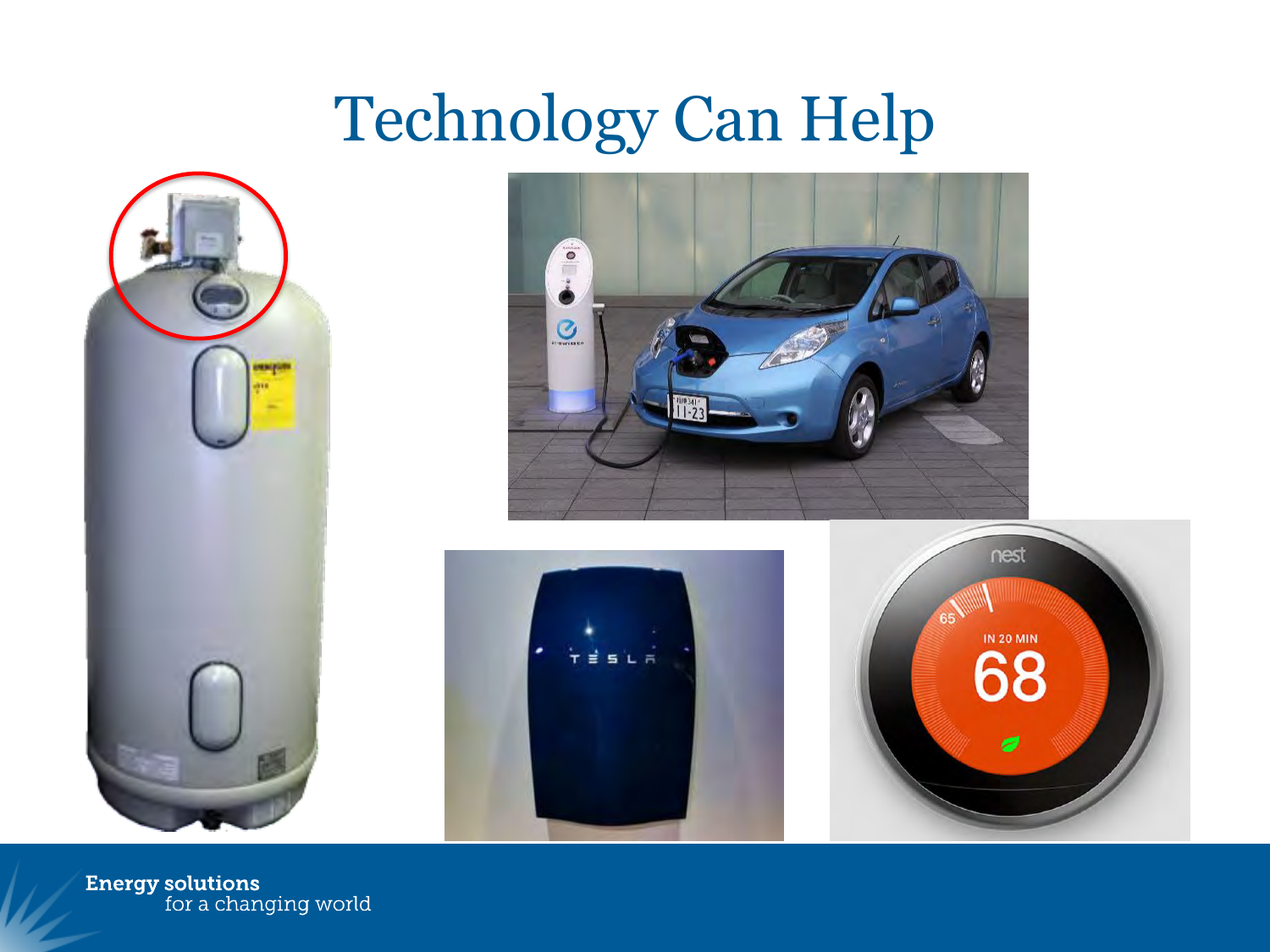#### Technology Can Help

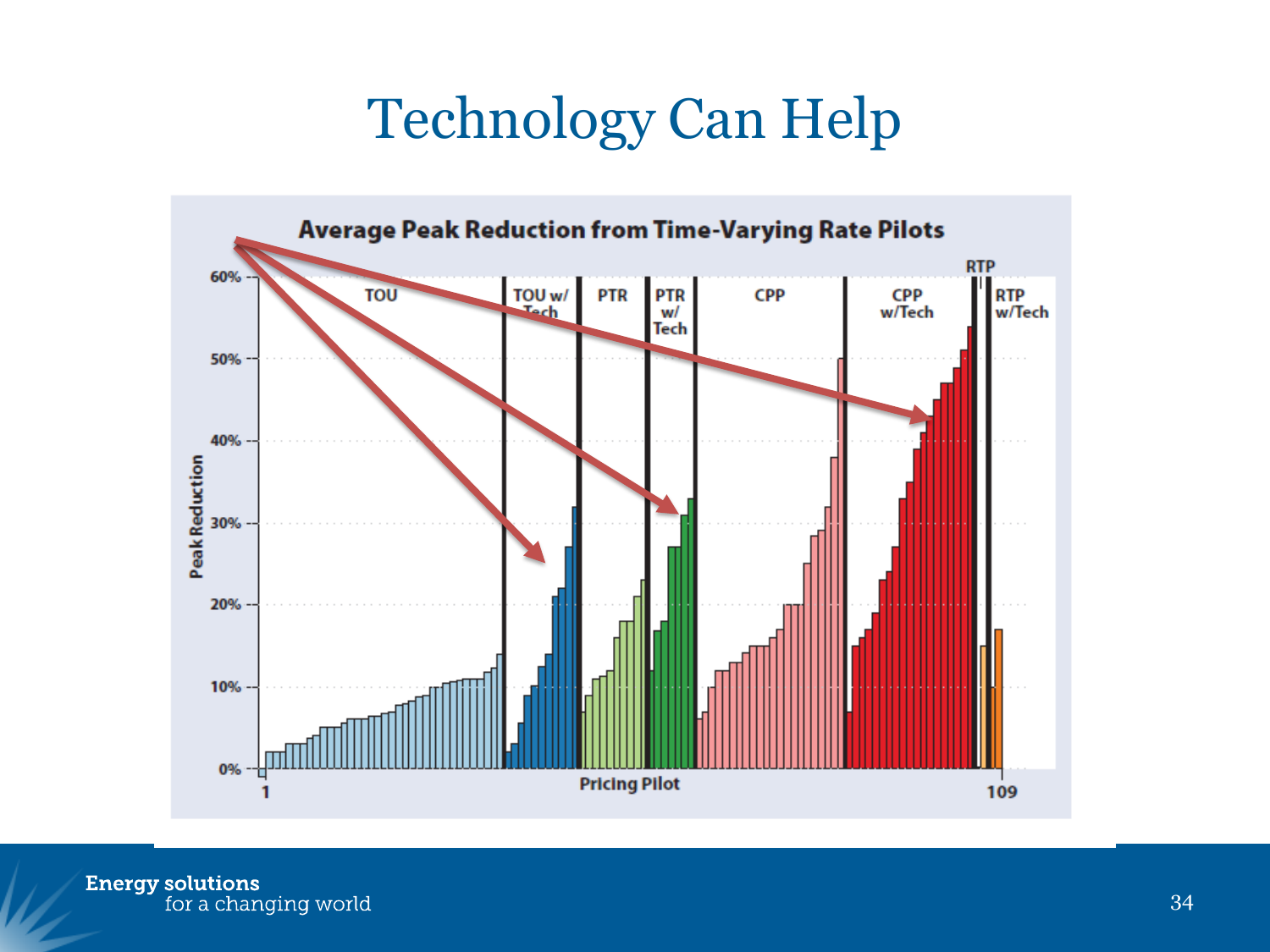#### Issues with TOU and Critical Peak Rates

- Customer understanding
- Customer impact
- Cost of advanced metering and billing
- Shadow Billing
- First year "guarantee"
- Start with large customers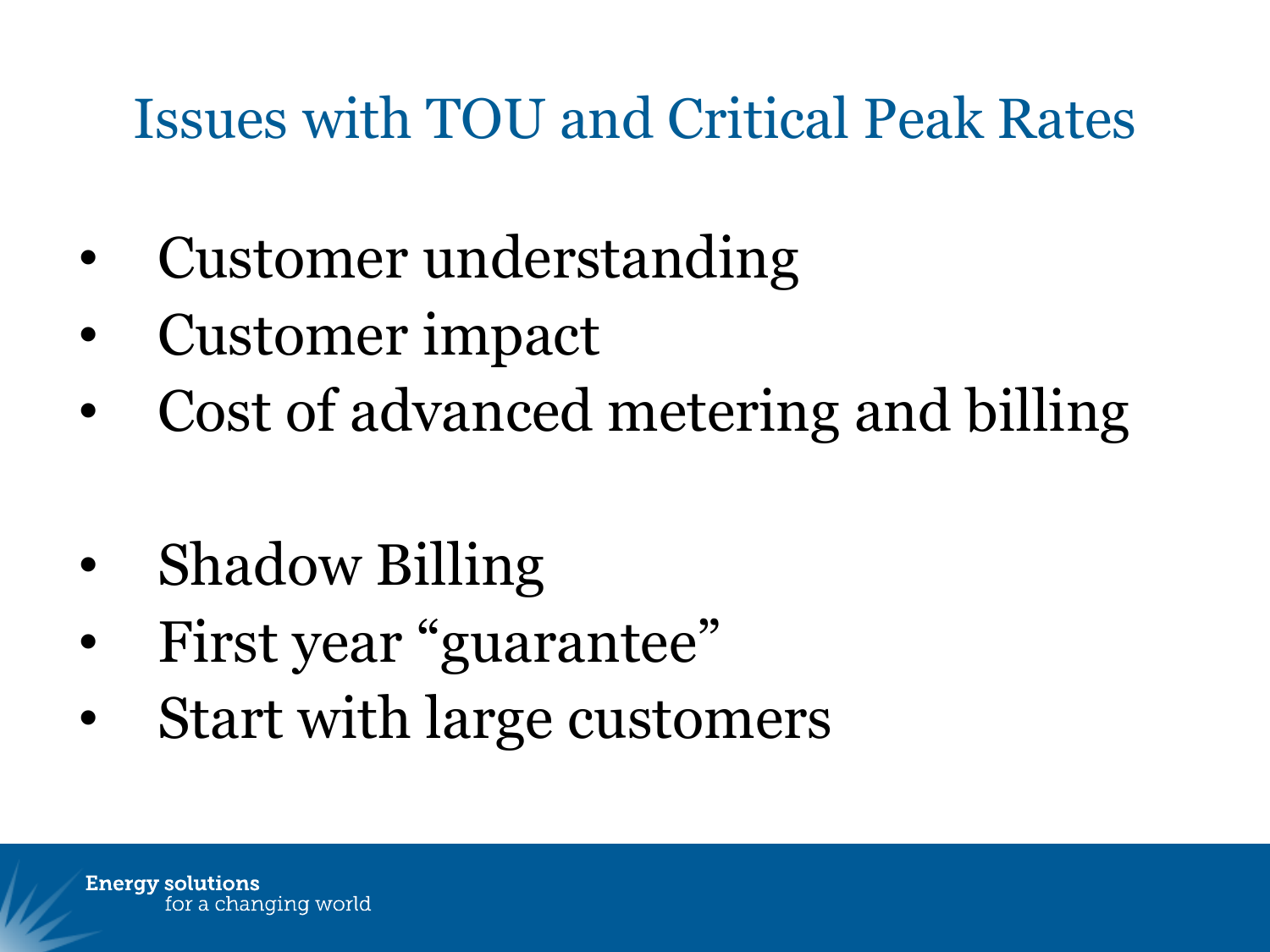### **Cost Shifting**

# Urban vs. Suburban vs. Rural Multi-family vs. Single Family Overhead vs. Underground

And now,

Non-solar vs. Solar

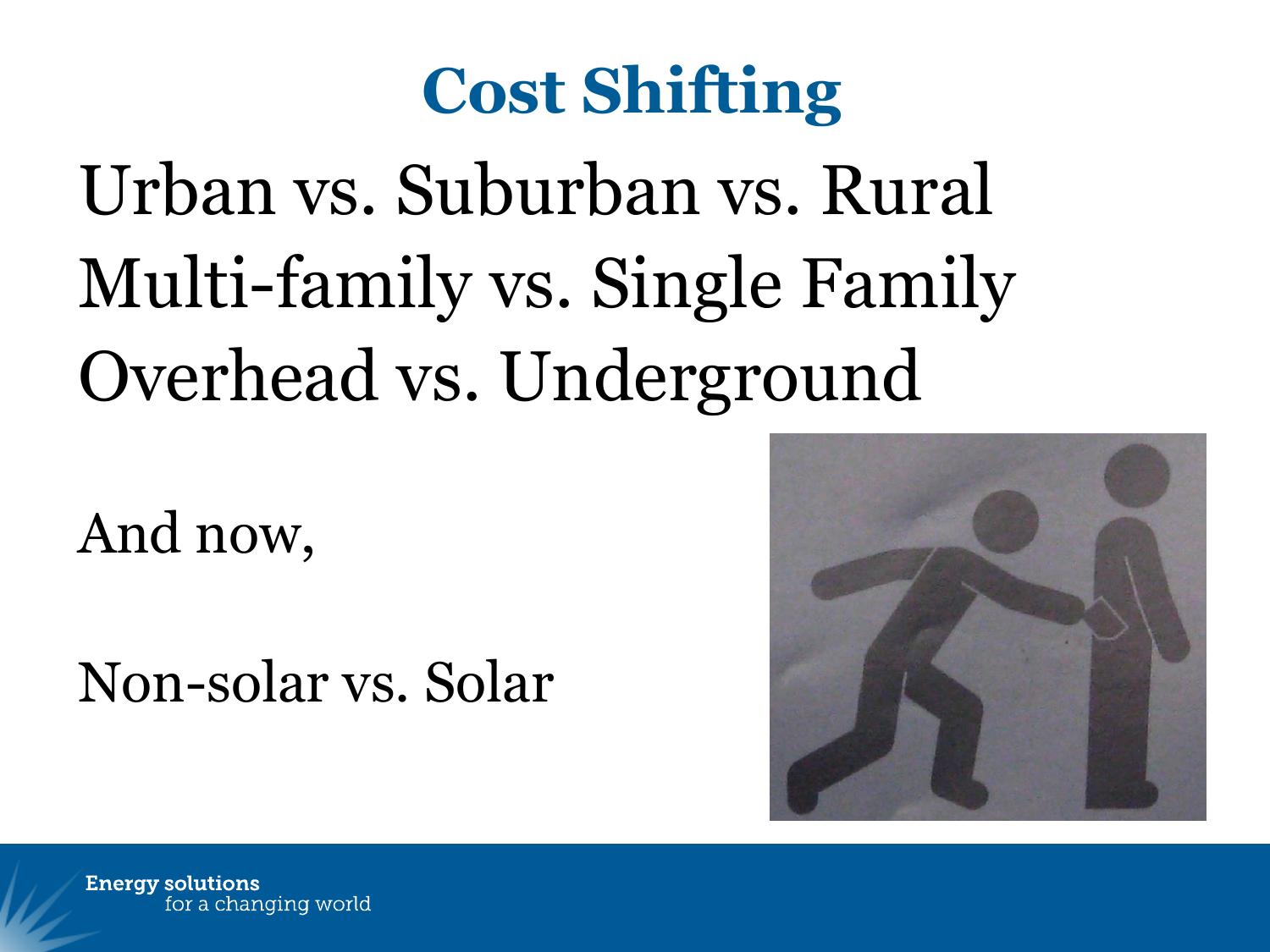#### Commercial Rates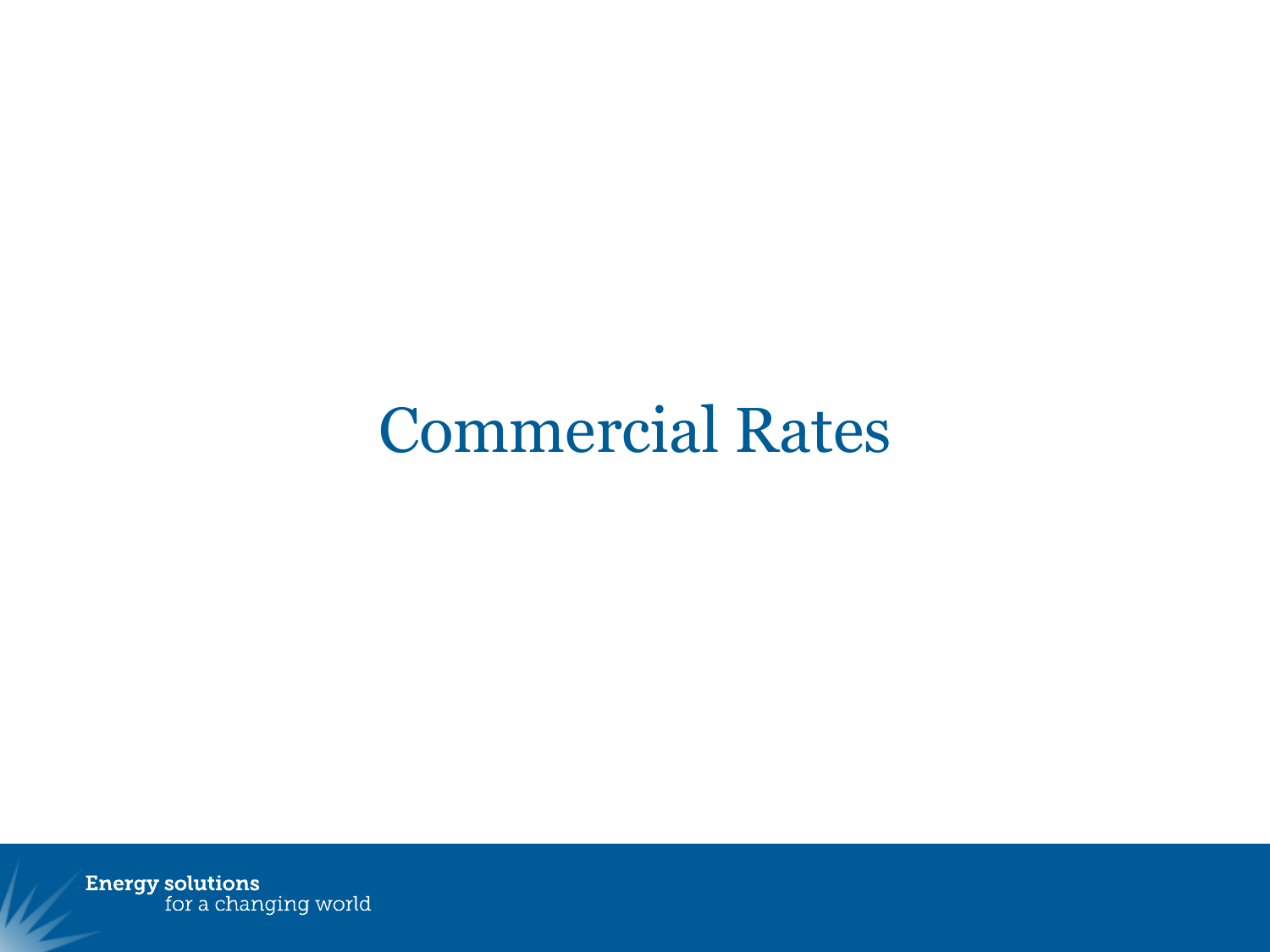#### **Simple Small Commercial Tariff**

| <b>Rate Element</b>                               | Price   |
|---------------------------------------------------|---------|
| Customer Charge \$/month                          | \$10.00 |
| Energy Charge \$/kWh                              | \$0.11  |
| <b>Basic Tariff For Large Commercial Customer</b> |         |
| <b>Rate Element</b>                               | Price   |
| Customer Charge \$/month                          | \$20.00 |
| Demand Charge \$/kW/month                         | \$10.00 |
| Energy Charge \$/kWh                              | \$0.08  |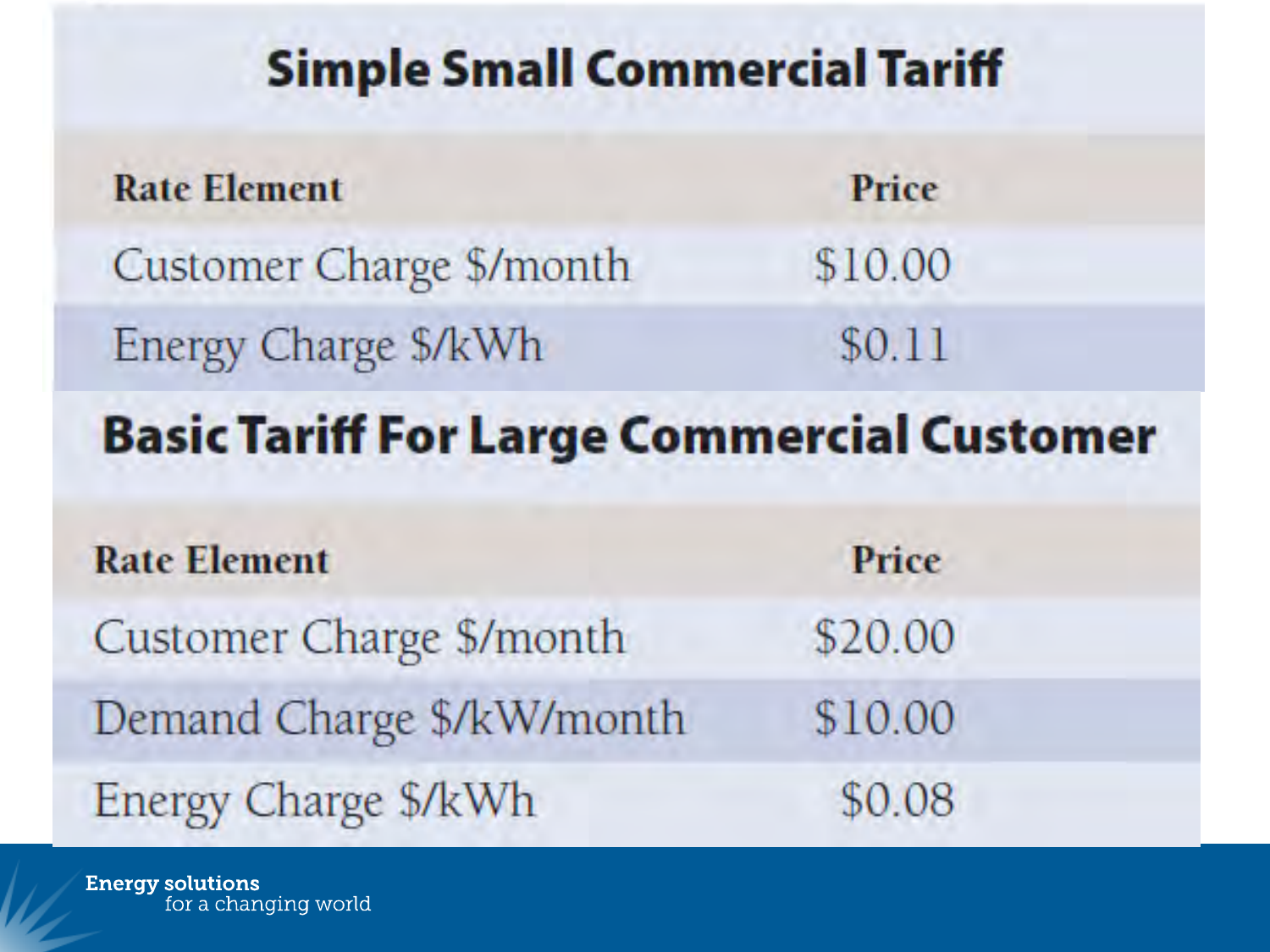Genesis of Demand Charges

1890's: Charged by connected load. No meters.

1920's: Metering for kWh and maximum demand became common for large users.

Metering for TOU was **much more expensive** until the smart meter.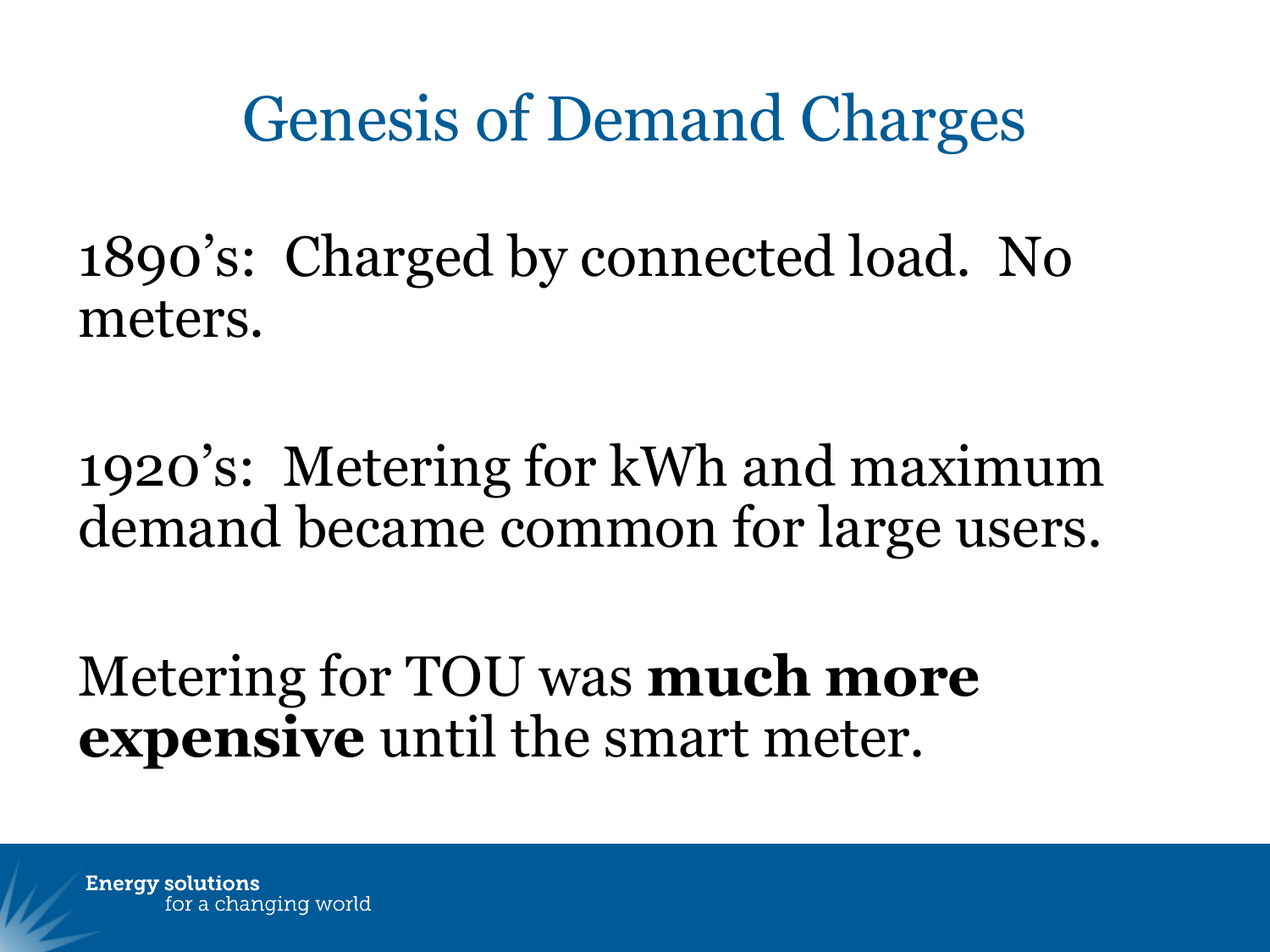Coincident and Non-Coincident Demand

Coincident Demand: A customer's usage at the time of the system maximum usage.

Non-Coincident Demand: A customer's highest usage during the month.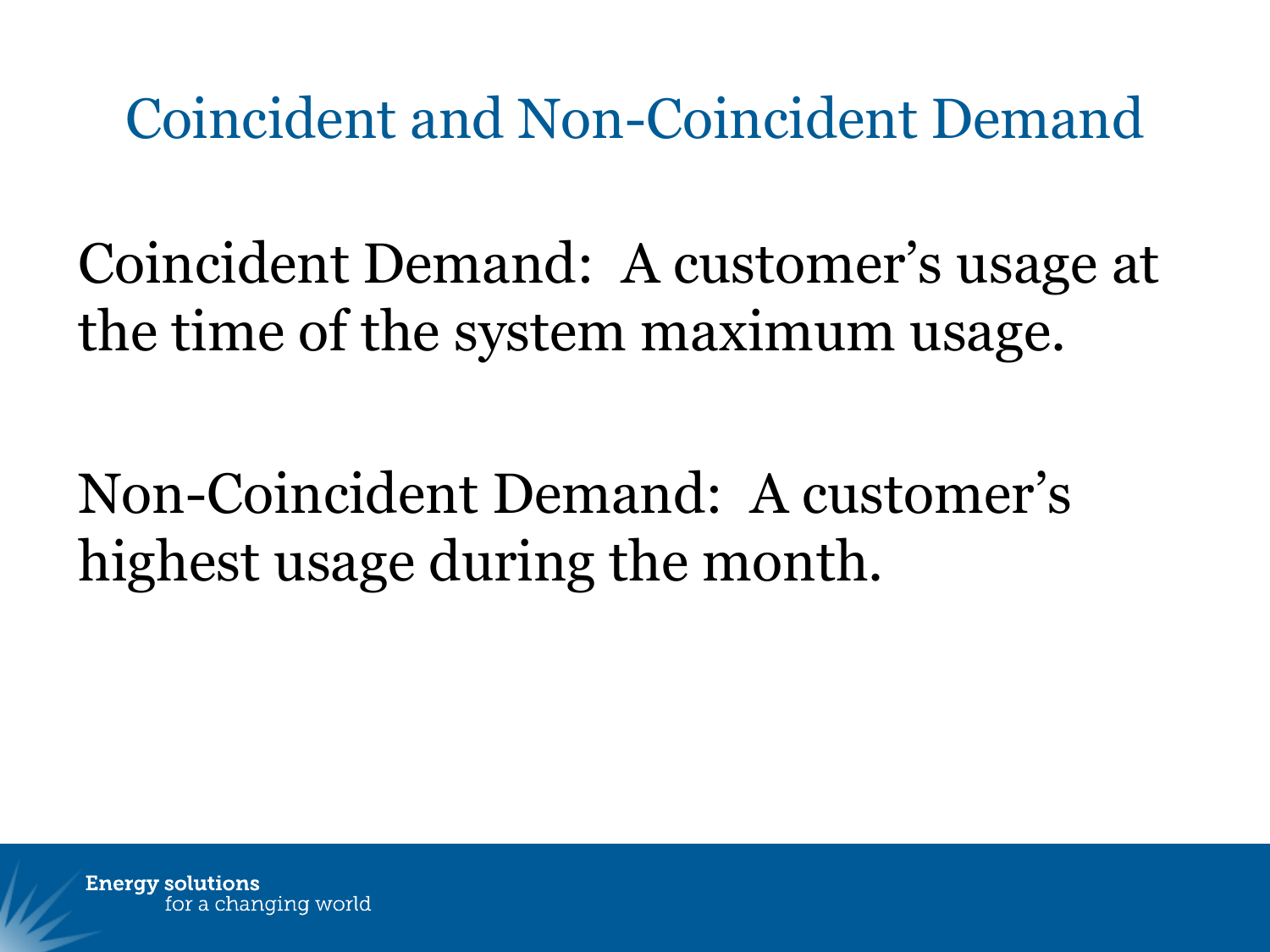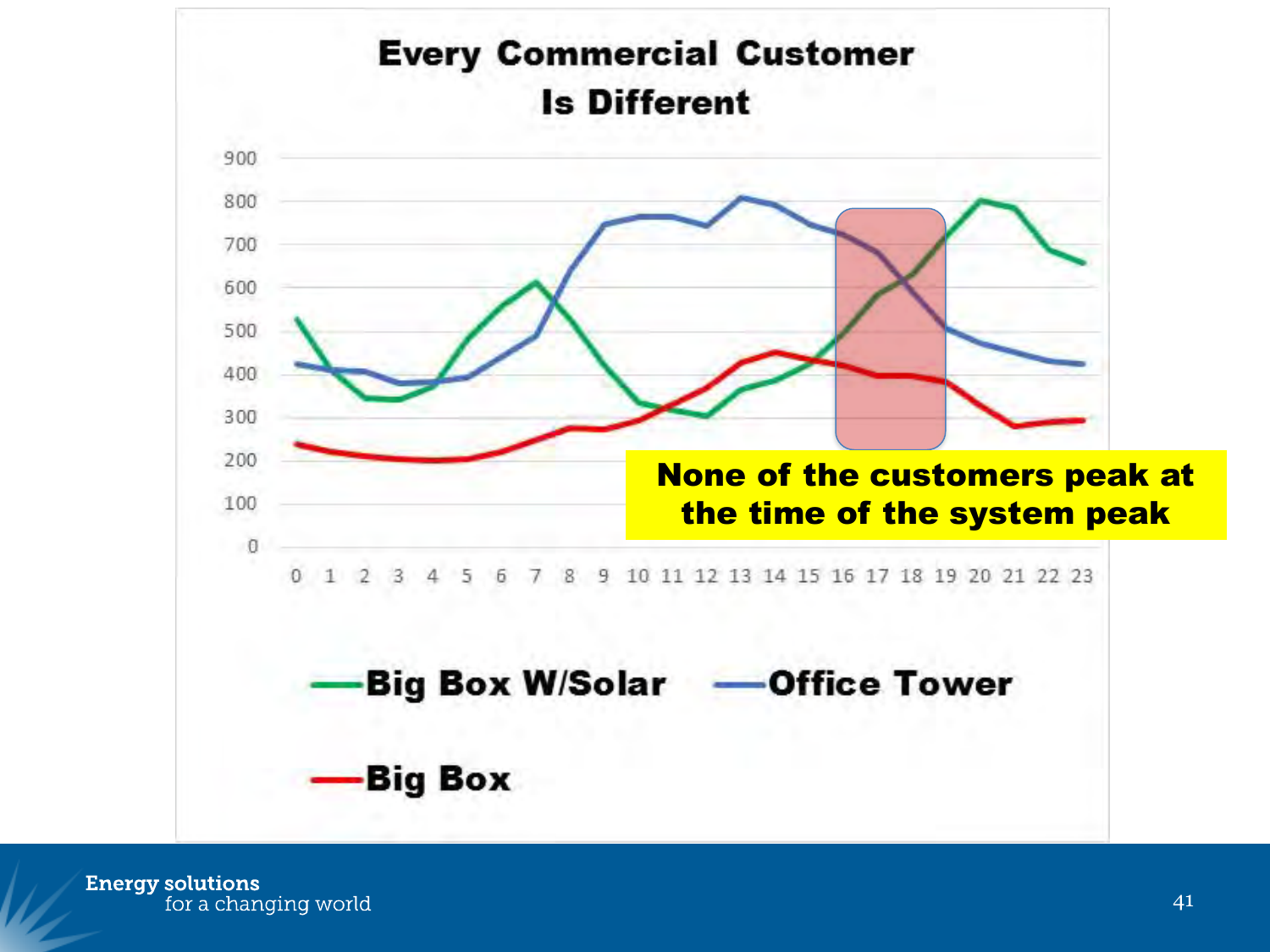# **Whose Valley Do You Want to Fill?**

# **The customer's?**

# **The System?**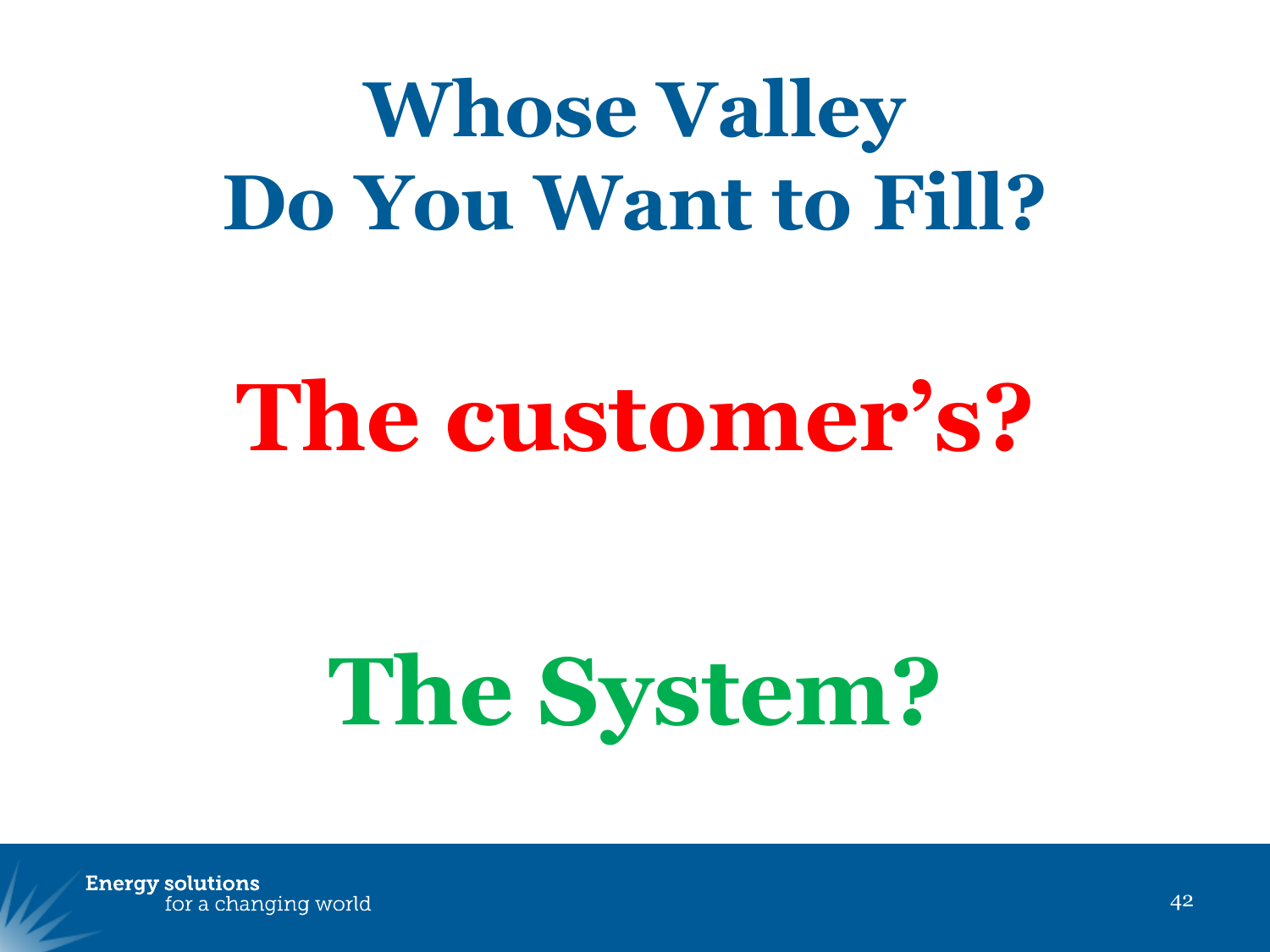#### **Peak Loads On Circuits Are Concentrated**

| Hour                       | 1              | 2               | 3                       | 4              | 5              | 6              | 7              | 8                       | 9              | 10                      | 11             | 12                      |
|----------------------------|----------------|-----------------|-------------------------|----------------|----------------|----------------|----------------|-------------------------|----------------|-------------------------|----------------|-------------------------|
| 1                          |                |                 | $\mathbf{1}$            |                |                | 1              |                | $\mathbf{1}$            |                |                         |                | 4                       |
| $\overline{\mathbf{z}}$    |                |                 | 1                       |                |                |                |                |                         |                |                         |                |                         |
| 3                          |                |                 | 1                       |                |                | $\mathbf{1}$   |                | $\mathbf{1}$            |                |                         |                | 5                       |
| 4                          |                |                 |                         |                |                |                |                |                         |                |                         | 1              | 5                       |
| 5                          | 1              | 1               | 1                       |                |                | $\mathbf{1}$   |                |                         |                |                         | 1              |                         |
| 6                          | 2              |                 |                         |                |                |                |                | 3                       |                |                         | 3              | 4                       |
| 7                          | 3              | $6\phantom{.0}$ | $\mathbf{1}$            | $\mathbf{1}$   | $\mathbf{1}$   | $\overline{2}$ |                | $\overline{7}$          | 1              | $\overline{\mathbf{2}}$ | 2              | 4                       |
| 8                          | $\overline{2}$ | $\overline{2}$  | 3                       | 4              | $\overline{2}$ | $\overline{3}$ | $\overline{5}$ | $\overline{7}$          | $\overline{2}$ | $\overline{3}$          |                | 4                       |
| 9                          | 11             | 5               | $\overline{1}$          | 2              | $\overline{2}$ | $\overline{2}$ | $14\,$         | $\overline{9}$          | 4              | $\overline{\mathbf{2}}$ | $\mathbf 1$    | $\overline{9}$          |
| 10                         | 9              | $\mathbf{1}$    | 3                       | 3              |                | 12             | nc.            | 10                      | 10             | 3                       | 4              | 8                       |
| 11                         | 5              | 6               | 2                       | $\overline{a}$ | $\mathbf{1}$   | 3              | 64             | 50                      | 47             | 3                       | 4              | 3                       |
| 12                         | 2              | 2               | $\overline{\mathbf{2}}$ | $\overline{7}$ | $13\,$         | 3              | 89             | 78                      | 75             | 5                       | 5              | 3                       |
| 13                         | 4              | 4               | 4                       | $11$           | $\bf8$         | 3              | 114            | 86                      | 82             | 8                       | 6              |                         |
| 14                         | 3              | 6               | 4                       | $\overline{2}$ | $\overline{1}$ | 2 <sub>1</sub> | 112            | 59                      | 91             | 5                       | 5              |                         |
| 15                         |                | 2               | 3                       | $\overline{a}$ | $\overline{2}$ | 13             | 48             | 23                      | 36             | 5                       | 5              |                         |
| 16                         | 3              | $\mathbf{1}$    | $\overline{\mathbf{2}}$ | $\overline{a}$ |                | $\overline{2}$ | 22             | 9                       | 19             | 4                       | 7              | $\overline{\mathbf{2}}$ |
| 17                         | $\overline{2}$ | 1               | $\overline{2}$          |                |                |                | $\overline{7}$ | $\overline{2}$          | $\overline{7}$ | $\mathbf{1}$            | $\overline{2}$ |                         |
| 18                         | $\overline{2}$ | 5               | $\overline{2}$          | $\overline{2}$ |                |                | $\overline{7}$ | 6                       | 6              | $\mathbf{1}$            | 4              | 4                       |
| 19                         | $\mathbf{1}$   | 5               | 1                       | 2              |                |                | 2              | 4                       | $\overline{2}$ | 2                       | 3              | 11                      |
| 20                         | $\overline{2}$ | 3               | 1                       | 2              | 3              |                | 8              | 5                       |                |                         | $\overline{2}$ | 4                       |
| 21                         | 3              |                 |                         |                |                |                | 4              |                         |                |                         | 4              | 4                       |
| $\boldsymbol{\mathcal{D}}$ | $\overline{2}$ |                 | П                       | 1              |                | 1              | 1              | 1                       |                |                         | 3              |                         |
| 23                         | 3              |                 |                         |                |                | 2              |                | $\overline{\mathbf{2}}$ |                | 1                       |                |                         |
| 24                         | 2              | 1               |                         |                |                |                |                | 1                       |                |                         |                | $\overline{2}$          |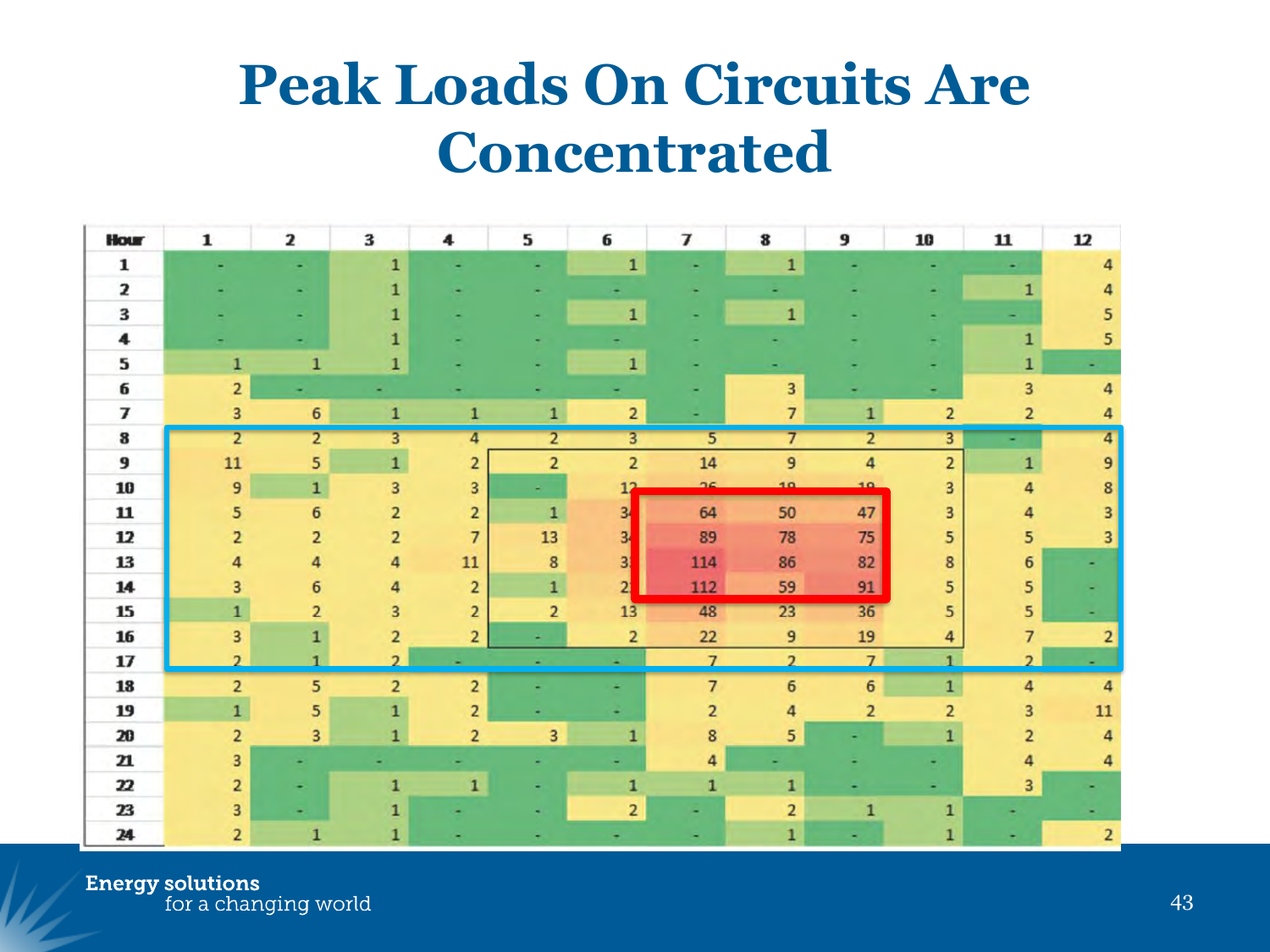#### Example: Sacramento Coincident Peak Demand Rate

| <b>Sacramento Municipal Utility District</b> |          |                           |  |                                                |
|----------------------------------------------|----------|---------------------------|--|------------------------------------------------|
| <b>Fixed Charge</b>                          | \$/month | \$106.85                  |  |                                                |
| <b>Demand Charges</b>                        |          | Summer                    |  | <b>Winter</b>                                  |
| <b>Distribution Capacity</b>                 | \$/kW    | 2.82<br>$\boldsymbol{\$}$ |  | 2.82<br>$\boldsymbol{\boldsymbol{\mathsf{S}}}$ |
| 2PM - 8 PM Surcharge                         | \$/kW    | $\mathbf 3$<br>6.91       |  | $\mathfrak{F}$                                 |
| <b>Energy Charges</b>                        |          |                           |  |                                                |
| Super-Peak 2 - 8 PM                          | \$/kWh   | \$0.1929                  |  | n/a                                            |
| On-Peak                                      | \$/kWh   | \$0.1328                  |  | \$0.1017                                       |
| Off-Peak                                     | \$/kWh   | \$0.1022                  |  | \$0.0806                                       |
|                                              |          |                           |  |                                                |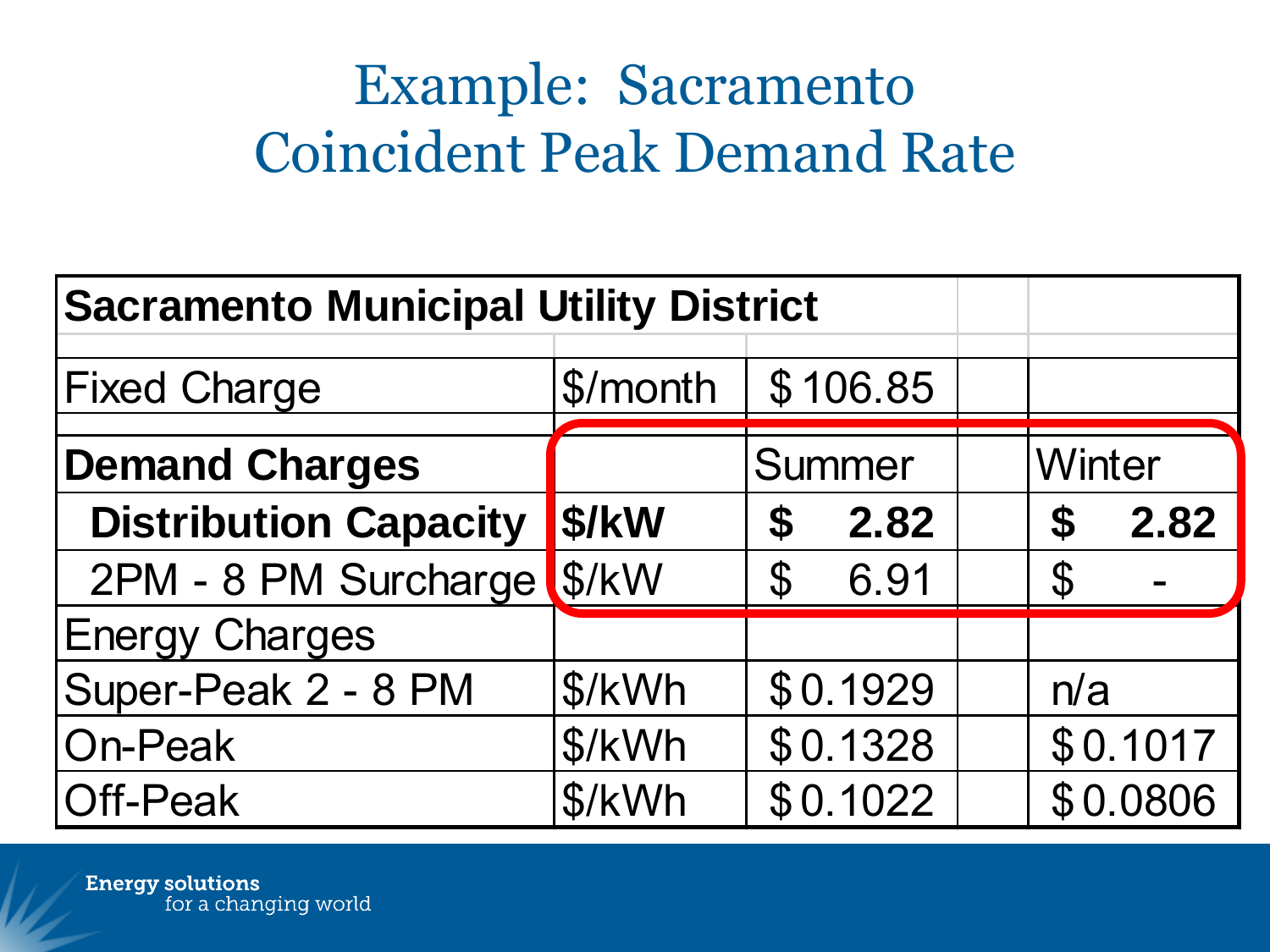#### Example: Pure Commercial TOU Energy Rate Burbank Water and Power

|                          |                            | <b>Schedule C</b> |
|--------------------------|----------------------------|-------------------|
| <b>Demand</b>            |                            | <b>None</b>       |
| <b>14 - 7 PM Mon-Fri</b> | $\boldsymbol{3}$           | 0.260             |
| <b>Mid-Peak</b>          | $\boldsymbol{\mathcal{Z}}$ | 0.1625            |
| <b>Off-Peak</b>          |                            | 0.130             |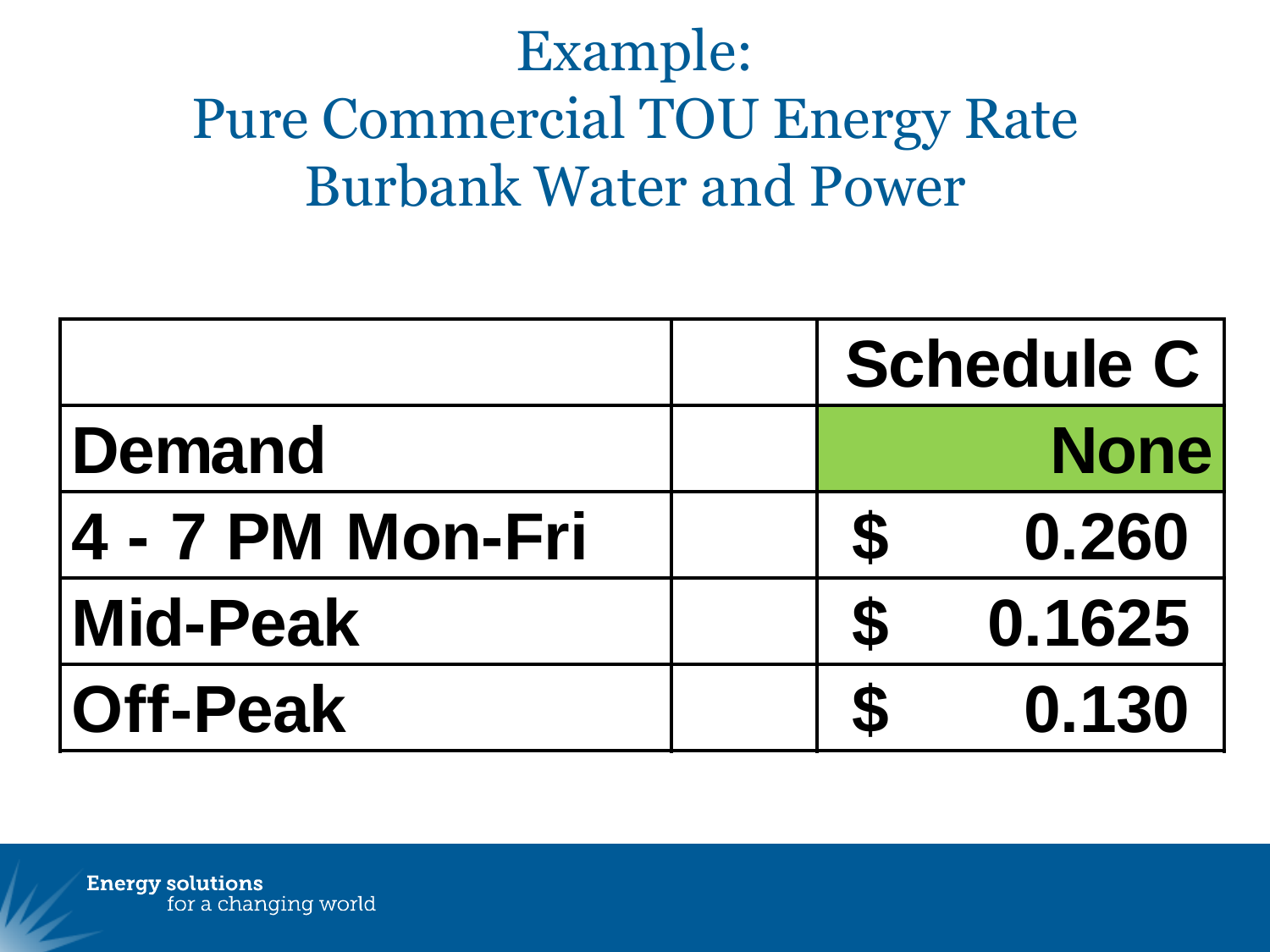#### **Bottom Line: Smart Rates**

| <b>Customer Charge   \$/Month</b> |                 | \$3.00 |
|-----------------------------------|-----------------|--------|
| <b>Transformer:</b>               | <b>S/kVA/Mo</b> | \$1.00 |

| <b>Customer-Specific Charges</b>     |                  |                           |                      |
|--------------------------------------|------------------|---------------------------|----------------------|
| <b>Customer Charge</b>               | \$/Month         | $\mathbf{S}$              | 3.00                 |
| <b>Transformer:</b>                  | <b>\$/kVA/Mo</b> | $\boldsymbol{\mathsf{S}}$ | 1.00                 |
|                                      |                  |                           |                      |
| <b>Bi-Directional Energy Charges</b> |                  |                           |                      |
| <b>Off-Peak</b>                      | \$/kWh           | \$                        |                      |
| <b>Mid-Peak</b>                      | \$/kWh           | S                         |                      |
| <b>On-Peak</b>                       | \$/kWh           | S                         | 0.08<br>0.12<br>0.18 |